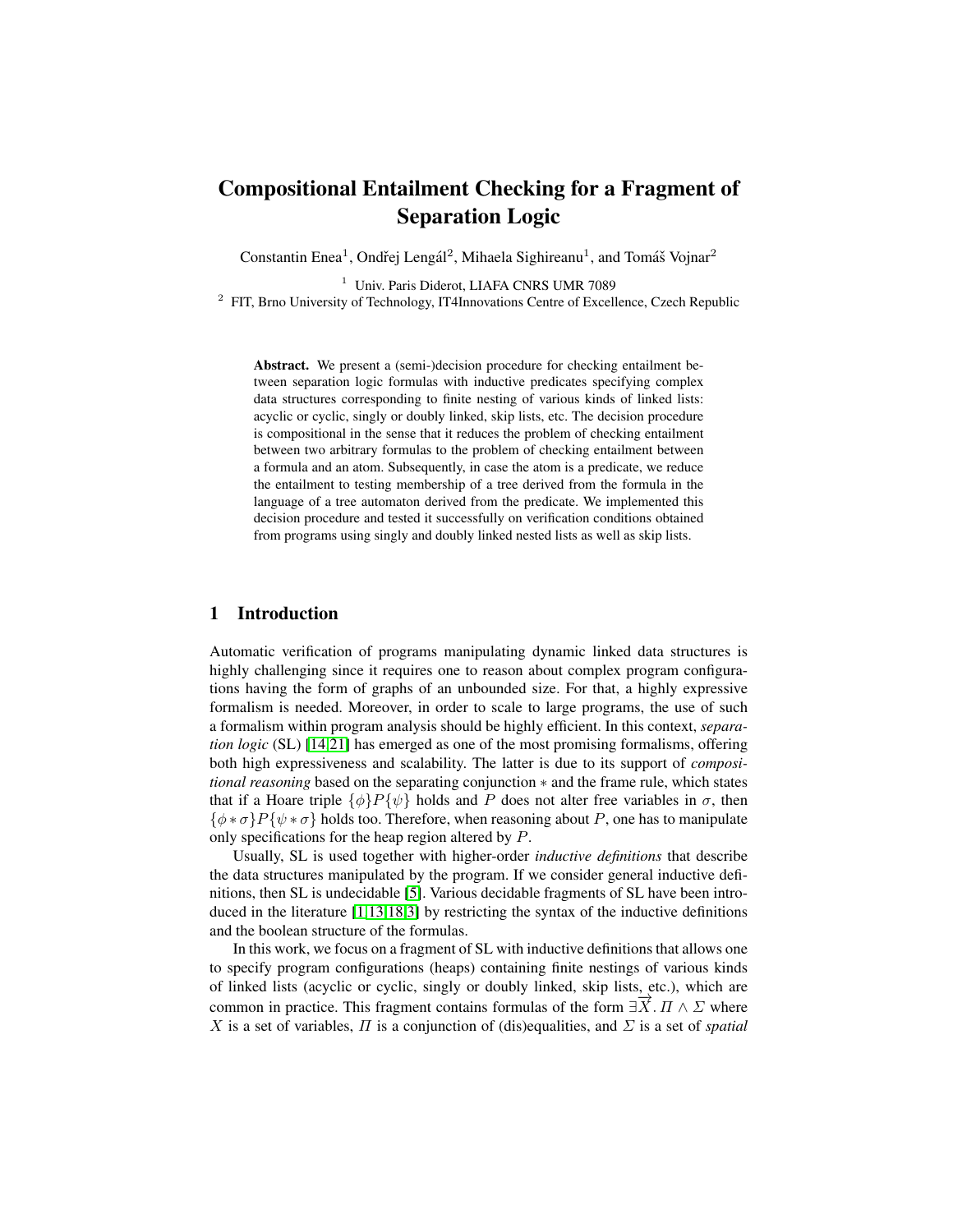*atoms* connected by the separating conjunction. Spatial atoms can be *points-to atoms*, which describe values of pointer fields of a given heap location, or *inductively defined predicates*, which describe data structures of an unbounded size. We propose a novel (semi-)decision procedure for checking the validity of entailments of the form  $\varphi \Rightarrow \psi$ where  $\varphi$  may contain existential quantifiers and  $\psi$  is a quantifier-free formula. Such a decision procedure can be used in Hoare-style reasoning to check inductive invariants but also in program analysis frameworks to decide termination of fixpoint computations. As usual, checking entailments of the form  $\bigvee_i \varphi_i \Rightarrow \bigvee_j \psi_j$  can be soundly reduced to checking that for each i there exists j such that  $\varphi_i \Rightarrow \psi_j$ .

The key insight of our decision procedure is an idea to use the semantics of the separating conjunction in order to reduce the problem of checking  $\varphi \Rightarrow \psi$  to the problem of checking a set of simpler entailments where the right-hand side is an inductivelydefined predicate  $P(\ldots)$ . This reduction shows that the compositionality principle holds not only for deciding the validity of Hoare triples but also for deciding the validity of entailments between two formulas. To infer (dis)equalities implied by spatial atoms, our reduction to checking simpler entailments is based on boolean unsatisfiability checking, which is in co-NP but can usually be checked efficiently by current SAT solvers.

Further, to check entailments  $\varphi \Rightarrow P(\ldots)$  resulting from the above reduction, we define a decision procedure based on the membership problem for tree automata (TA). In particular, we reduce the entailment to testing membership of a tree derived from  $\varphi$ in the language of a TA  $\mathcal{A}[P]$  derived from  $P(\ldots)$ . The tree encoding of  $\varphi$  preserves some edges of the graph, called *backbone edges*, while others are re-directed to new nodes, related to the original destination by special symbols. Roughly, such a symbol may be a variable represented by the original destination, or it may show how to reach the original destination using backbone edges only.

Our procedure is complete for formulas speaking about non-nested singly as well as doubly linked lists. Moreover, it runs in polynomial time modulo an oracle for deciding validity of a boolean formula. The procedure is incomplete for nested list structures because it does not consider all possible ways in which targets of inner pointer fields of nested list predicates can be aliased. The construction can be easily extended to become complete even in such cases, but then it becomes exponential. However, even in this case, it is exponential in the size of the definition of the inductive predicates, and not in the size of the formulas, which remains acceptable in practice.

We implemented our decision procedure and tested it successfully on verification conditions obtained from programs using singly and doubly linked nested lists as well as skip lists. The results show that our procedure does not only have a theoretically favorable complexity (for the given context), but it also behaves nicely in practice, at the same time offering the additional benefit of compositionality that can be exploited within larger verification frameworks caching the simpler entailment queries.

*Contribution.* Overall, the contribution of this paper is a novel (semi-)decision procedure for a rich class of verification conditions with singly as well as doubly linked lists, nested lists, and skip lists. As discussed in more detail in Section [9,](#page-17-0) existing works that can efficiently deal with fragments of SL capable of expressing verification conditions for programs handling complex dynamic data structures are still rare. Indeed, we are not aware of any technique that could decide the class of verification conditions considered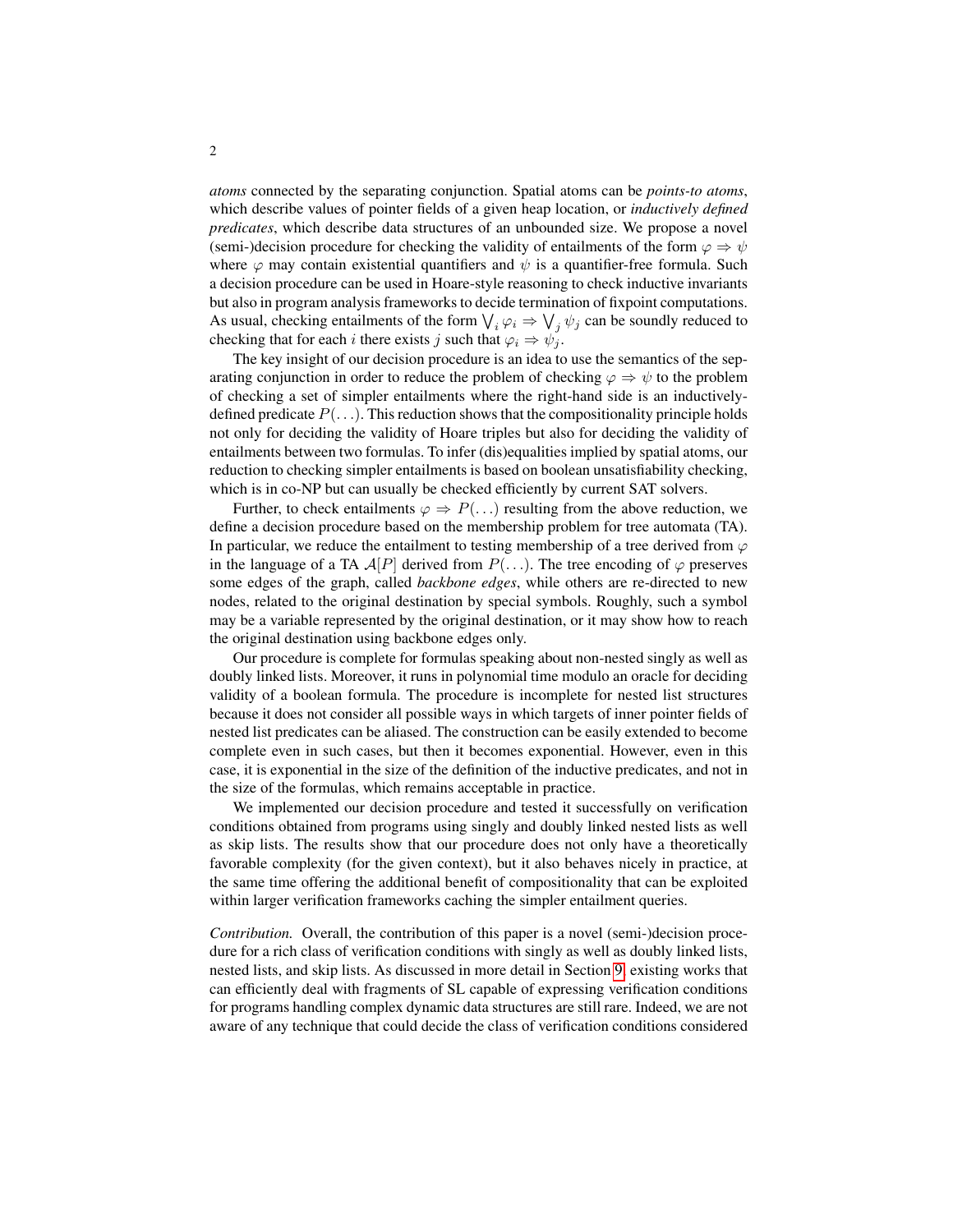in this paper at the same level of efficiency as our procedure. In particular, compared with other approaches using TAs [\[13](#page-19-3)[,12\]](#page-19-5), our procedure is compositional as it uses TAs recognizing models of predicates, not models of entire formulas (further differences are discussed in the related work section). Moreover, our TAs recognize in fact formulas that entail a given predicate, reducing SL entailment to the membership problem for TAs, not the more expensive inclusion problem as in other works.

# <span id="page-2-1"></span>2 Separation Logic Fragment

Let *Vars* be a set of *program variables*, ranged over using  $x, y, z$ , and *LVars* a set of *logical variables*, disjoint from *Vars*, ranged over using X, Y, Z. We assume that *Vars* contains a distinguished variable nil. Also, let F be a set of *fields*.

We consider the fragment of separation logic whose syntax is given below:

|                           | $x, y \in Vars$ program variables $X, Y \in LVars$ logical variables $E, F ::= x \mid X$ |                               |
|---------------------------|------------------------------------------------------------------------------------------|-------------------------------|
| $f \in \mathbb{F}$ fields | $\rho \subseteq \mathbb{F} \times (Vars \cup LVars)$                                     | $P \in \mathbb{P}$ predicates |
|                           | $\vec{B} \in (Vars \cup LVars)^*$ vectors of variables                                   |                               |

| $\Pi ::= E = F   E \neq F   \Pi \wedge \Pi$                                       | pure formulas    |
|-----------------------------------------------------------------------------------|------------------|
| $\Sigma ::= emp   E \mapsto \rho   P(E, F, \overrightarrow{B})   \Sigma * \Sigma$ | spatial formulas |
| $\varphi \triangleq \exists \vec{X} . \Pi \wedge \Sigma$                          | formulas         |

W.l.o.g., we assume that existentially quantified logical variables have unique names. The set of program variables used in a formula  $\varphi$  is denoted by  $pv(\varphi)$ . By  $\varphi(\vec{E})$  (resp.  $\rho(\vec{E})$ ), we denote a formula (resp. a set of field-variable couples) whose set of free variables is  $\overrightarrow{E}$ . Given a formula  $\varphi$ ,  $pure(\varphi)$  denotes its pure part  $\Pi$ . We allow set operations to be applied on vectors. Moreover,  $E \neq \overrightarrow{B}$  is a shorthand for  $\bigwedge_{B_i \in \overrightarrow{B}} E \neq B_i$ .

The *points-to atom*  $E \mapsto \{(f_i, F_i)\}_{i \in \mathcal{I}}$  specifies that the heap contains a location E whose  $f_i$  field points to  $F_i$ , for all i. W.l.o.g., we assume that each field  $f_i$  appears at most once in a set of pairs ρ. The fragment is parameterized by a set P of *inductively defined predicates*; intuitively,  $P(E, F, \overrightarrow{B})$  describes a possibly empty *nested list segment* delimited by its arguments, i.e., all the locations it represents are reachable from E and allocated on the heap except the locations in  $\{F\} \cup \vec{B}$ .

Inductively defined predicates. We consider predicates defined as

$$
P(E, F, \overrightarrow{B}) \triangleq (E = F \wedge emp) \vee
$$
  
\n
$$
(E \neq \{F\} \cup \overrightarrow{B} \wedge \exists X_{\mathtt{tl}}. \Sigma(E, X_{\mathtt{tl}}, \overrightarrow{B}) * P(X_{\mathtt{tl}}, F, \overrightarrow{B}))
$$
 (1)

where Σ is an existentially-quantified formula, called *the matrix of* P, of the form:

<span id="page-2-0"></span>
$$
\Sigma(E, X_{\text{tl}}, \overrightarrow{B}) \triangleq \exists \overrightarrow{Z}. E \mapsto \rho(\lbrace X_{\text{tl}} \rbrace \cup \overrightarrow{V}) * \Sigma' \quad \text{where } \overrightarrow{V} \subseteq \overrightarrow{Z} \cup \overrightarrow{B} \text{ and}
$$
  
\n
$$
\Sigma' ::= Q(Z, U, \overrightarrow{Y}) \mid \bigcirc^{1+} Q[Z, \overrightarrow{Y}] \mid \Sigma' * \Sigma'
$$
  
\nfor  $Z \in \overrightarrow{Z}, U \in \overrightarrow{Z} \cup \overrightarrow{B} \cup \lbrace E, X_{\text{tl}} \rbrace, \overrightarrow{Y} \subseteq \overrightarrow{B} \cup \lbrace E, X_{\text{tl}} \rbrace, \text{and}$   
\n
$$
\bigcirc^{1+} Q[Z, \overrightarrow{Y}] \triangleq \exists Z'. \Sigma_Q(Z, Z', \overrightarrow{Y}) * Q(Z', Z, \overrightarrow{Y}) \text{ where } \Sigma_Q \text{ is the matrix of } Q.
$$
 (2)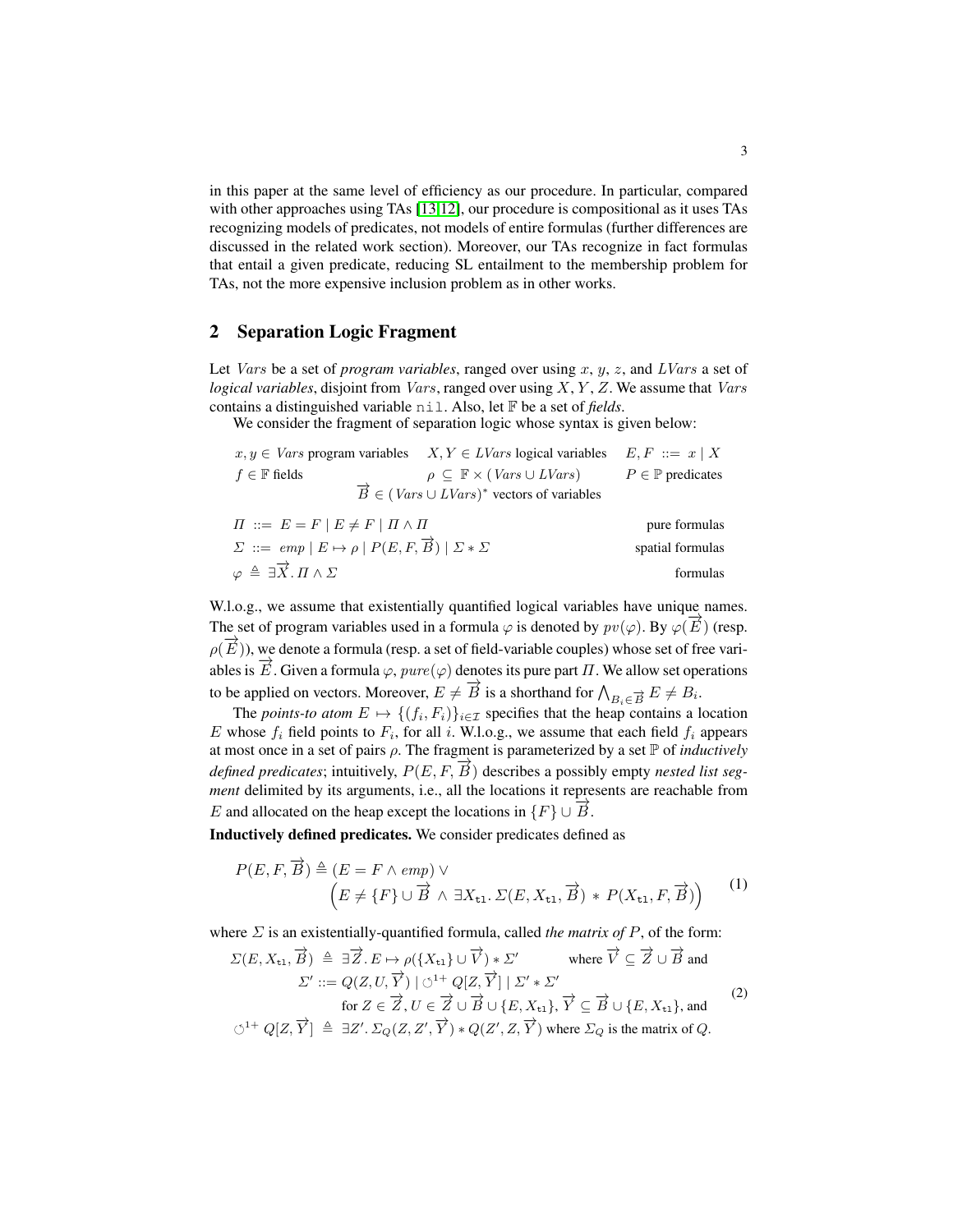singly linked lists:

 $\text{ls}(E, F) \triangleq \text{temp}(E, F) \vee (E \neq F \wedge \exists X_{t1}. E \mapsto \{(f, X_{t1})\} * \text{ls}(X_{t1}, F))$ lists of acyclic lists:  $\texttt{nil}(E, F, B) \triangleq \textit{temp}(E, F) \vee (E \neq \{F, B\} \wedge \exists X_{t1}, Z, E \mapsto \{(s, X_{t1}), (h, Z)\} *$ lists of cyclic lists:  $\text{ls}(Z, B) * \text{nll}(X_{t1}, F, B))$  $\texttt{nlcl}(E, F) \triangleq \textit{temp}(E, F) \vee (E \neq F \wedge \exists X_{t1}, Z. E \mapsto \{(s, X_{t1}), (h, Z)\} *$ skip lists with three levels:  $\circlearrowleft^{1+} \texttt{ls}[Z] * \texttt{nlcl}(X_{t1}, F)$  $\text{skl}_3(E, F) \triangleq \text{temp}(E, F) \vee (E \neq F \wedge \exists X_{t1}, Z_1, Z_2, E \mapsto \{(f_3, X_{t1}), (f_2, Z_2),$  $(f_1, Z_1)$  \* skl $_1(Z_1, Z_2)$  \* skl $_2(Z_2, X_{t1})$  \* skl $_3(X_{t1}, F)$ )  $\texttt{skl}_2(E, F) \triangleq \textit{temp}(E, F) \vee (E \neq F \wedge \exists X_{t1}, Z_1. E \mapsto \{(f_3, \texttt{nil}), (f_2, X_{t1}),$  $(f_1, Z_1)$  \* skl $_1(Z_1, X_{t1})$  \* skl $_2(X_{t1}, F)$ )  $\texttt{skl}_1(E, F) \triangleq \textit{temp}(E, F) \vee (E \neq F \wedge \exists X_{\texttt{tl}}. E \mapsto \{(f_3, \texttt{nil}), (f_2, \texttt{nil}),$  $(f_1, X_{t1})$  \* skl $_1(X_{t1}, F)$ )

<span id="page-3-0"></span>**Fig. 1.** Examples of inductive definitions  $(\text{temp}(E, F) \triangleq E = F \wedge \text{emp})$ 

The formula  $\Sigma$  specifies the values of the fields defined in E (using the atom  $E \mapsto$  $\rho({X_{t1}} \cup \overrightarrow{V})$ , where the fields in  $\rho$  are constants in F) and the (possibly cyclic) nested List segments starting at the locations  $\overrightarrow{Z}$  referenced by fields of E. We assume that  $\Sigma$ contains a single points-to atom in order to simplify the presentation. Notice that the matrix of a predicate  $P$  does not contain applications of  $P$ .

The macro  $\circlearrowleft^{1+} Q[Z, \overrightarrow{Y}]$  is used to represent a *non-empty* cyclic (nested) list segment on Z whose shape is described by the predicate Q.

We consider several restrictions on Σ which are defined using its *Gaifman graph*  $Gf[\Sigma]$ . The set of vertices of  $Gf[\Sigma]$  is given by the set of free and existentially quantified variables in  $\Sigma$ , i.e.,  $\{E, X_{t1}\} \cup \overrightarrow{B} \cup \overrightarrow{Z}$ . The edges in  $Gf[\Sigma]$  represent spatial atoms: for every  $(f, X)$  in  $\rho$ ,  $Gf[\Sigma]$  contains an edge from E to X labeled by f; for every predicate  $Q(Z, U, \overrightarrow{Y})$ ,  $Gf[\Sigma]$  contains an edge from Z to U labeled by Q; and for every macro  $\circlearrowleft^{1+} Q[Z, \overrightarrow{Y}]$ ,  $Gf[\Sigma]$  contains a self-loop on Z labeled by Q.

The first restriction is that  $Gf[\Sigma]$  contains no cycles other than self-loops built solely of edges labeled by predicates. This ensures that the predicate is *precise*, i.e., for any heap, there exists at most one sub-heap on which the predicate holds. Precise assertions are very important for concurrent separation logic [\[11\]](#page-19-6).

The second restriction requires that all the maximal paths of  $Gf[\Sigma]$  start in E and end either in a self-loop or in a node from  $\vec{B} \cup \{E, X_{t1}\}\$ . This restriction ensures that (a) all the heap locations in the interpretation of a predicate are reachable from the head of the list and that (b) only the locations represented by variables in  $F \cup \overrightarrow{B}$  are dangling. Moreover, for simplicity, we require that every vertex of  $Gf[\Sigma]$  has at most one outgoing edge labeled by a predicate.

For example, the predicates defined in Fig. [1](#page-3-0) describe singly linked lists, lists of acyclic lists, lists of cyclic lists, and skip lists with three levels.

We define the relation  $\prec_{\mathbb{P}}$  on the set of predicates  $\mathbb{P}$  by  $P_1 \prec_{\mathbb{P}} P_2$  iff  $P_2$  occurs in the matrix of  $P_1$ . The reflexive and transitive closure of  $\prec_{\mathbb{P}}$  is denoted by  $\prec_{\mathbb{P}}^*$ . For example, if  $\mathbb{P} = \{ \texttt{skl}_1, \texttt{skl}_2, \texttt{skl}_3 \}$ , then  $\texttt{skl}_3 \prec_{\mathbb{P}} \texttt{skl}_2$  and  $\texttt{skl}_3 \prec_{\mathbb{P}}^* \texttt{skl}_1$ .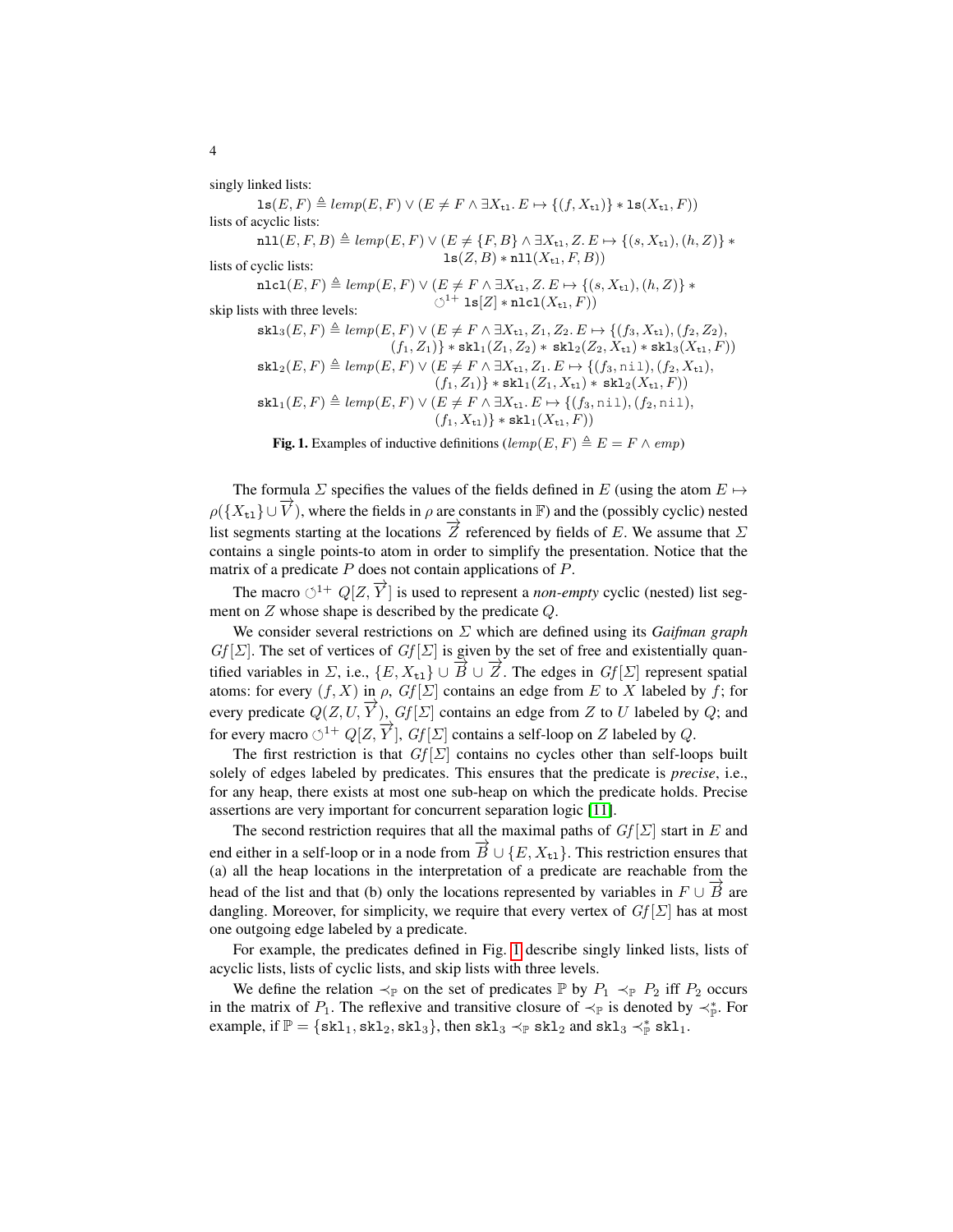$$
(S, H) \models P(E, F, \overrightarrow{B})
$$
 iff there exists  $k \in \mathbb{N}$  s.t.  $(S, H) \models P^k(E, F, \overrightarrow{B})$  and  
\n
$$
ldom(H) \cap (\{S(F)\} \cup \{S(B) \mid B \in \overrightarrow{B}\}) = \emptyset
$$
\n
$$
(S, H) \models P^0(E, F, \overrightarrow{B})
$$
 iff  $(S, H) \models E = F \land emp$   
\n
$$
(S, H) \models P^{k+1}(E, F, \overrightarrow{B})
$$
 iff  $(S, H) \models E \neq \{F\} \cup \overrightarrow{B} \land \exists X_{t1} \ldots \subseteq (E, X_{t1}, \overrightarrow{B}) \ast P^k(X_{t1}, F, \overrightarrow{B})$ 

#### <span id="page-4-0"></span>Fig. 2. The semantics of predicate atoms

Given a predicate P of the matrix  $\Sigma$  as in [\(2\)](#page-2-0), let  $\mathbb{F}_{\mapsto}(P)$  denote the set of fields f occurring in a pair  $(f, X)$  of  $\rho$ . For example,  $\mathbb{F}_{\mapsto}(\texttt{nll}) = \{s, h\}$  and  $\mathbb{F}_{\mapsto}(\texttt{skl}_3) =$  $\mathbb{F}_{\mapsto}(\text{skl}_1) = \{f_3, f_2, f_1\}.$  Also, let  $\mathbb{F}_{\mapsto}^*(P)$  denote the union of  $\mathbb{F}_{\mapsto}(P')$  for all  $P \prec_{\mathbb{P}}^*$ P'. For example,  $\mathbb{F}_{\mapsto}^*(n11) = \{s, h, f\}.$ 

We assume that  $\prec_{\mathbb{P}}^*$  is a partial order, i.e., there are no mutually recursive definitions in P. Moreover, for simplicity, we assume that for any two predicates  $P_1$  and  $P_2$  which are incomparable w.r.t.  $\prec_{\mathbb{P}}^*$ , it holds that  $\mathbb{F}_{\mapsto}(P_1) \cap \mathbb{F}_{\mapsto}(P_2) = \emptyset$ . This assumption avoids predicates named differently but having exactly the same set of models.

Semantics. Let *Locs* be a set of *locations*. A *heap* is a pair  $(S, H)$  where S : Vars ∪  $LVars \rightarrow Locs$  maps variables to locations and  $H : Locs \times \mathbb{F} \rightarrow Locs$  is a partial function that defines values of fields for some of the locations in Locs. The domain of H is denoted by  $dom(H)$  and the set of locations in the domain of H is denoted by  $ldom(H)$ . As usual, we assume that nil is interpreted to a location  $S(nil) \notin$  $ldom(H)$ . We say that a location  $\ell$  (resp., a variable E) is *allocated* in the heap  $(S, H)$ or that  $(S, H)$  allocates  $\ell$  (resp., E) iff  $\ell$  (resp.,  $S(E)$ ) belongs to  $ldom(H)$ .

The set of heaps satisfying a formula  $\varphi$  is defined by the relation  $(S, H) \models \varphi$ . For brevity, we define in Fig. [2](#page-4-0) the relation  $\models$  for predicate atoms only. The complete definition of  $\models$  can be found in [\[8\]](#page-19-7). Note that a heap satisfying a predicate atom  $P(E, F, \overrightarrow{B})$ doesn't allocate any variable in  $F \cup \overrightarrow{B}$ ; the locations represented by these variables don't belong to its domain. A heap satisfying this property is called *well-formed w.r.t. the atom P(E, F,*  $\overrightarrow{B}$ *).* The set of models of a formula  $\varphi$  is denoted by  $[\varphi]$ . Given two formulas  $\varphi_1$  and  $\varphi_2$ , we say that  $\varphi_1$  entails  $\varphi_2$ , denoted by  $\varphi_1 \Rightarrow \varphi_2$ , iff  $[\![\varphi_1]\!] \subseteq [\![\varphi_2]\!]$ . By an abuse of notation,  $\varphi_1 \Rightarrow E = F$  (resp.,  $\varphi_1 \Rightarrow E \neq F$ ) denotes the fact that E and  $F$  are interpreted to the same location (resp., different locations) in all models of  $\varphi_1$ .

# 3 Compositional Entailment Checking

We define a procedure for reducing the problem of checking the validity of an entailment between two formulas to the problem of checking the validity of an entailment between a formula and an atom. We assume that the right-hand side of the entailment is a quantifier-free formula (which usually suffices for checking verification conditions in practice). The reduction can be extended to the general case, but it becomes incomplete.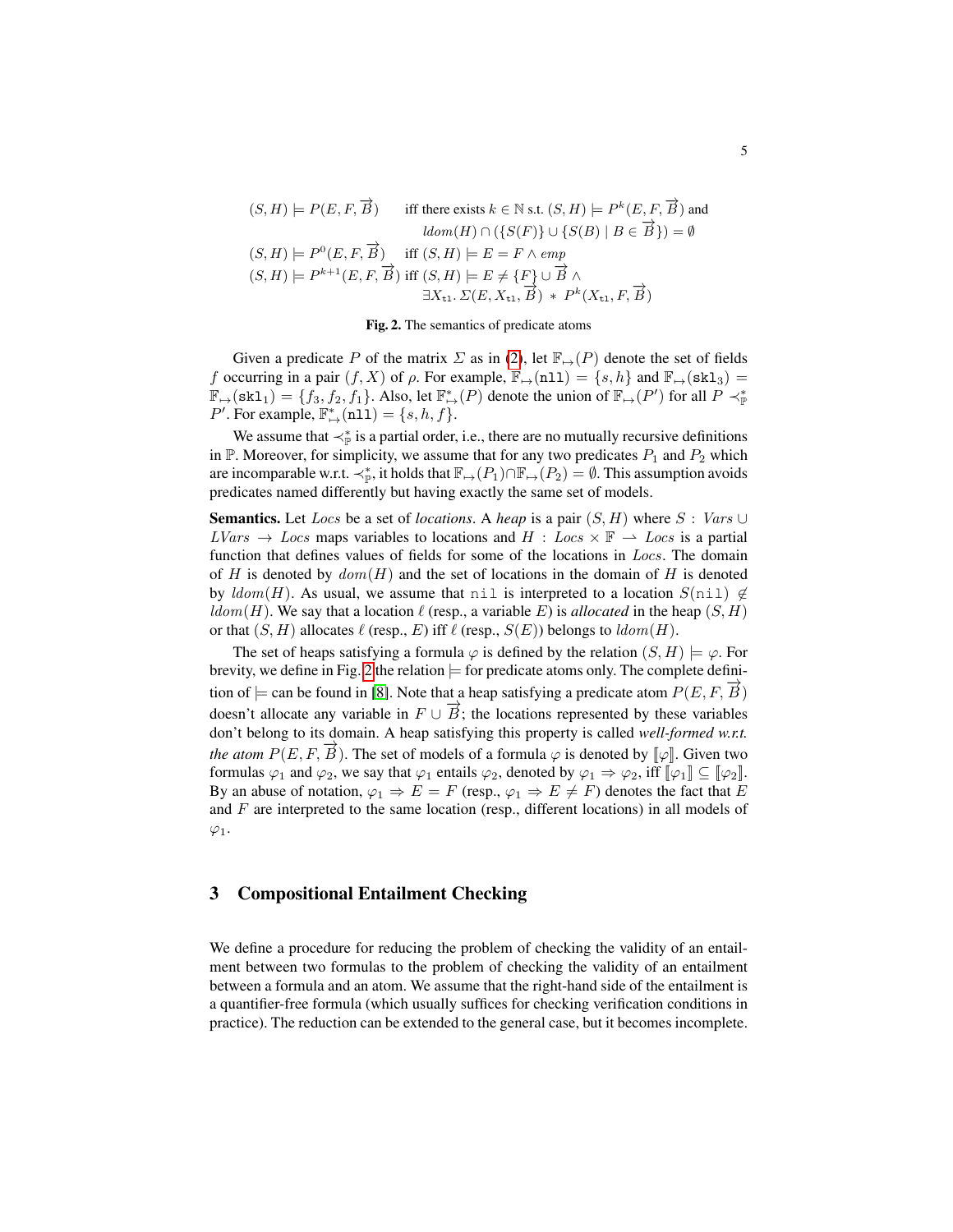$\varphi_1 \leftarrow \texttt{norm}(\varphi_1); \varphi_2 \leftarrow \texttt{norm}(\varphi_2);$  // normalization **if**  $\varphi_1$  = *false* **then return** true; if  $\varphi_2$  = *false* then return false; if  $pure(\varphi_1) \neq pure(\varphi_2)$  then return false; // entailment of pure parts **foreach**  $a_2$  *: points-to atom in*  $\varphi_2$  **do** // entailment of shape parts  $\varphi_1[a_2] \leftarrow \mathtt{select}(\varphi_1, a_2);$ **if**  $\varphi_1[a_2]$   $\neq a_2$  **then return** false; for  $P_2 \leftarrow \max_{\prec}(\mathbb{P})$  *down to*  $\min_{\prec}(\mathbb{P})$  do forall the  $a_2 = P_2(E, F, \overrightarrow{B})$  *: predicate atom in*  $\varphi_2$  *s.t.*  $pure(\varphi_1) \nRightarrow E = F$  do  $\varphi_1[a_2] \leftarrow \texttt{select}(\varphi_1, a_2);$ if  $\varphi_1[a_2] \neq_{sh} a_2$  then return false; **return** isMarked $(\varphi_1)$ ;

<span id="page-5-0"></span>Fig. 3. Compositional entailment checking ( $\prec$  is any total order compatible with  $\prec_{\mathbb{P}}^*$ )

### 3.1 Overview of the Reduction Procedure

We consider the problem of deciding validity of entailments  $\varphi_1 \Rightarrow \varphi_2$  with  $\varphi_2$ quantifier-free. We assume  $pv(\varphi_2) \subseteq pv(\varphi_1)$ ; otherwise, the entailment is not valid.

The main steps of the reduction are given in Fig. [3.](#page-5-0) The reduction starts by a normalization step (described in Sec. [3.2\)](#page-6-0), which adds to each of the two formulas all (dis-)equalities implied by spatial sub-formulas and removes all atoms  $P(E, F, \overrightarrow{B})$ representing *empty* list segments, i.e., those where  $E = F$  occurs in the pure part. The normalization of a formula outputs *false* iff the input formula is unsatisfiable.

In the second step, the procedure tests the entailment between the pure parts of the normalized formulas. This can be done using any decision procedure for quantifier-free formulas in the first-order theory with equality.

For the spatial parts, the procedure builds a mapping from spatial atoms of  $\varphi_2$  to sub-formulas of  $\varphi_1$ . Intuitively, the sub-formula  $\varphi_1[a_2]$  associated to an atom  $a_2$  of  $\varphi_2$ , computed by select, describes the region of a heap modeled by  $\varphi_1$  that should satisfy  $a_2$ . For predicate atoms  $a_2 = P_2(E, F, \overrightarrow{B})$ , select is called (in the second loop) only if there exists a model of  $\varphi_1$  where the heap region that should satisfy  $a_2$  is nonempty, i.e.,  $E = F$  does not occur in  $\varphi_1$ . In this case, select does also check that for any model of  $\varphi_1$ , the sub-heap corresponding to the atoms in  $\varphi_1|a_2|$  is well-formed w.r.t.  $a_2$  (see Sec. [3.3\)](#page-8-0). This is needed since all heaps described by  $a_2$  are well-formed.

Note that in the well-formedness check above, one cannot speak about  $\varphi_1[a_2]$  alone. This is because without the rest of  $\varphi_1$ ,  $\varphi_1[a_2]$  may have models which are not wellformed w.r.t.  $a_2$  even if the sub-heap corresponding to  $\varphi_1[a_2]$  is well-formed for any model of  $\varphi_1$ . For example, let  $\varphi_1 = \text{ls}(x, y) * \text{ls}(y, z) * z \mapsto \{(f, t)\}, a_2 = \text{ls}(x, z),$ and  $\varphi_1[a_2] = \ln(x, y) * \ln(y, z)$ . If we consider only models of  $\varphi_1$ , the sub-heaps corresponding to  $\varphi_1[a_2]$  are all well-formed w.r.t.  $a_2$ , i.e., the location bound to z is not allocated in these sub-heaps. However,  $\varphi_1[a_2]$  alone has lasso-shaped models where the location bound to  $z$  is allocated on the path between  $x$  and  $y$ .

Once  $\varphi_1[a_2]$  is obtained, one needs to check that all sub-heaps modeled by  $\varphi_1[a_2]$ are also models of  $a_2$ . For points-to atoms  $a_2$ , this boils down to a syntactic identity (modulo some renaming given by the equalities in the pure part of  $\varphi_1$ ). For predicate atoms  $a_2$ , a special entailment operator  $\Rightarrow_{sh}$  (defined in Sec. [3.5\)](#page-10-0) is used. We cannot use the usual entailment  $\Rightarrow$  since, as we have seen in the example above,  $\varphi_1[a_2]$  may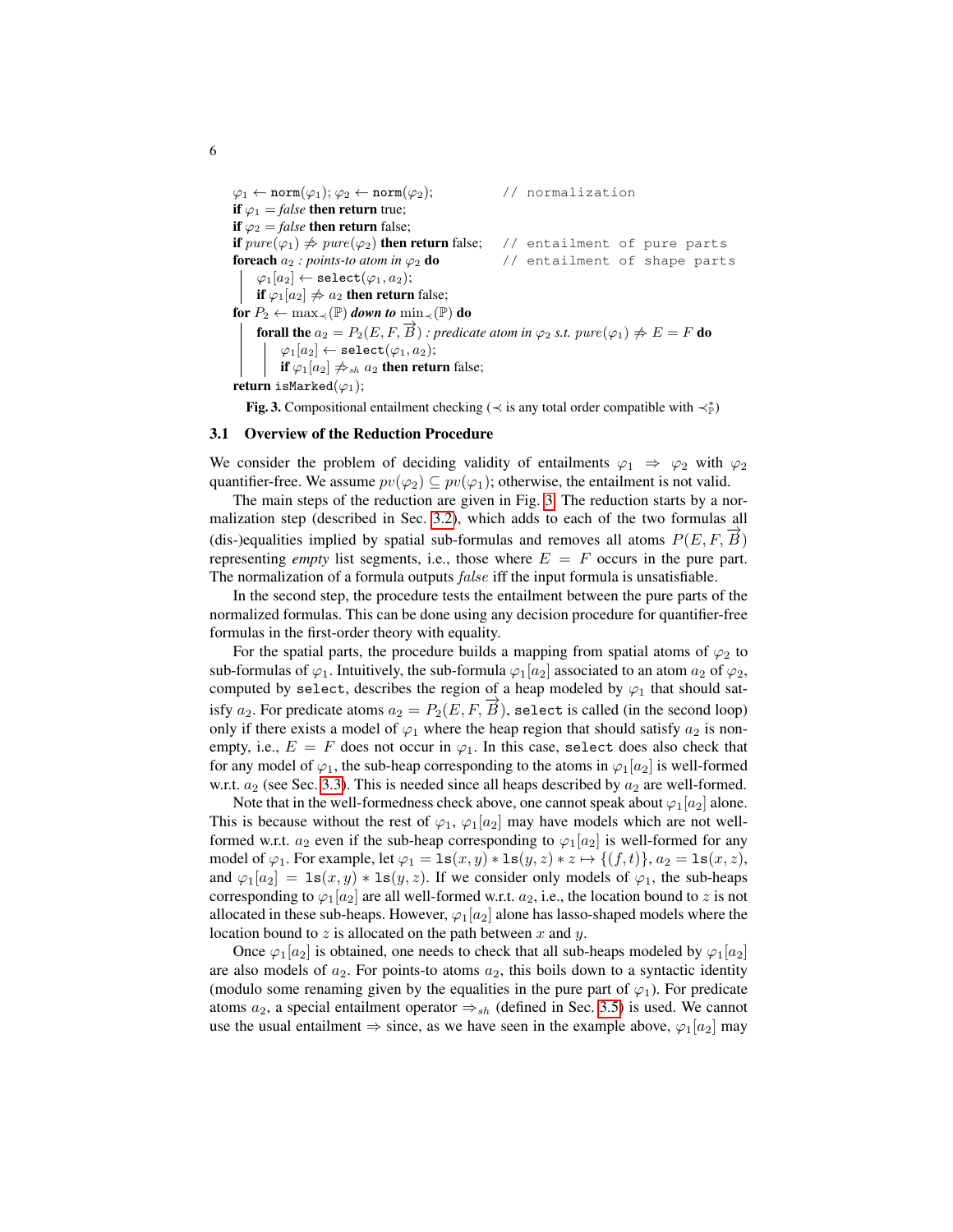have models which are not sub-heaps of models of  $\varphi_1$ . Thus,  $\varphi_1|a_2| \Rightarrow_{sh} a_2$  holds iff all models of  $\varphi_1[a_2]$ , which are well-formed w.r.t.  $a_2$ , are also models of  $a_2$ .

If there exists an atom  $a_2$  of  $\varphi_2$ , which is not entailed by the associated sub-formula, then  $\varphi_1 \Rightarrow \varphi_2$  is not valid. By the semantics of the separating conjunction, the subformulas of  $\varphi_1$  associated with two different atoms of  $\varphi_2$  must not share spatial atoms. Due to this, the spatial atoms obtained from each application of select are marked and cannot be reused in the future. Note that the mapping is built by enumerating the atoms of  $\varphi_2$  in a particular order: first, the points-to atoms and then the inductive predicates, in a decreasing order wrt  $\prec_{\mathbb{P}}$ . This is important for completeness (see Sec. [3.3\)](#page-8-0).

The procedure select is detailed in Sec. [3.3.](#page-8-0) It returns emp if the construction of the sub-formula of  $\varphi_1$  associated with the input atom fails (this implies that also the entailment  $\varphi_1 \Rightarrow \varphi_2$  is not valid). If all entailments between formulas and atoms are valid, then  $\varphi_1 \Rightarrow \varphi_2$  holds provided that all spatial atoms of  $\varphi_1$  are marked (tested by isMarked). In Sec. [3.5,](#page-10-0) we introduce a procedure for checking entailments between a formula and a spatial atom.

Graph representations. Some of the sub-procedures mentioned above work on a graph representation of the input formulas, called *SL graphs* (which are different from the Gaifman graphs of Sec. [2\)](#page-2-1). Thus, a formula  $\varphi$  is represented by a directed graph  $G[\varphi]$ where each node represents a maximal set of variables equal w.r.t. the pure part of  $\varphi$ , and each edge represents a disequality  $E \neq F$  or a spatial atom. Every node n is labeled by the set of variables  $Var(n)$  it represents; for every variable E, Node(E) denotes the node n s.t.  $E \in \text{Var}(n)$ . Next, (1) a disequality  $E \neq F$  is represented by an undirected edge from Node(E) to Node(F), (2) a spatial atom  $E \mapsto \{(f_1, E_1), \ldots, (f_n, E_n)\}\$ is represented by n directed edges from  $\text{Node}(E)$  to  $\text{Node}(E_i)$  labeled by  $f_i$  for each  $1 \le i \le n$ , and (3) a spatial atom  $P(E, F, \overrightarrow{B})$  is represented by a directed edge from Node(E) to Node(F) labeled by  $P(\overrightarrow{B})$ . Edges are referred to as disequality, points-to, or predicate edges, depending on the atom they represent. For simplicity, we may say that the graph representation of a formula is simply a formula.

**Running example.** In the following, we use as a running example the entailment  $\psi_1 \Rightarrow$  $\psi_2$  between the following formulas:

<span id="page-6-1"></span>
$$
\psi_1 \equiv \exists Y_1, Y_2, Y_3, Y_4, Z_1, Z_2, Z_3. x \neq z \land Z_2 \neq z \land (3)
$$
  
\n
$$
x \mapsto \{(s, Z_2), (h, Z_1)\} * Z_2 \mapsto \{(s, y), (h, Z_3)\} * \mathbf{ls}(Z_1, z) * \mathbf{ls}(Z_3, z) *\n\mathbf{ls}(y, Y_1) * \mathbf{skl}_2(y, Y_3) * \mathbf{ls}(Y_1, Y_2) *\nY_3 \mapsto \{(f_2, t), (f_1, Y_4)\} * Y_4 \mapsto \{(f_2, \text{nil}), (f_1, t)\} * t \mapsto \{(s, Y_2)\}\n\psi_2 \equiv y \neq t \land \mathbf{nll}(x, y, z) * \mathbf{skl}_2(y, t) * t \mapsto \{(s, y)\}
$$
\n(4)

The graph representations of these formulas are drawn in the top part of Fig. [4.](#page-7-0)

#### <span id="page-6-0"></span>3.2 Normalization

To infer the implicit (dis-)equalities in a formula, we adapt the boolean abstraction proposed in [\[10\]](#page-19-8) for our logic. Therefore, given a formula  $\varphi$ , we define an equisatisfiable boolean formula BoolAbs $[\varphi]$  in CNF over a set of boolean variables containing the boolean variable  $[E = F]$  for every two variables E and F occuring in  $\varphi$  and the boolean variable [E, a] for every variable E and spatial atom a of the form  $E \mapsto \rho$  or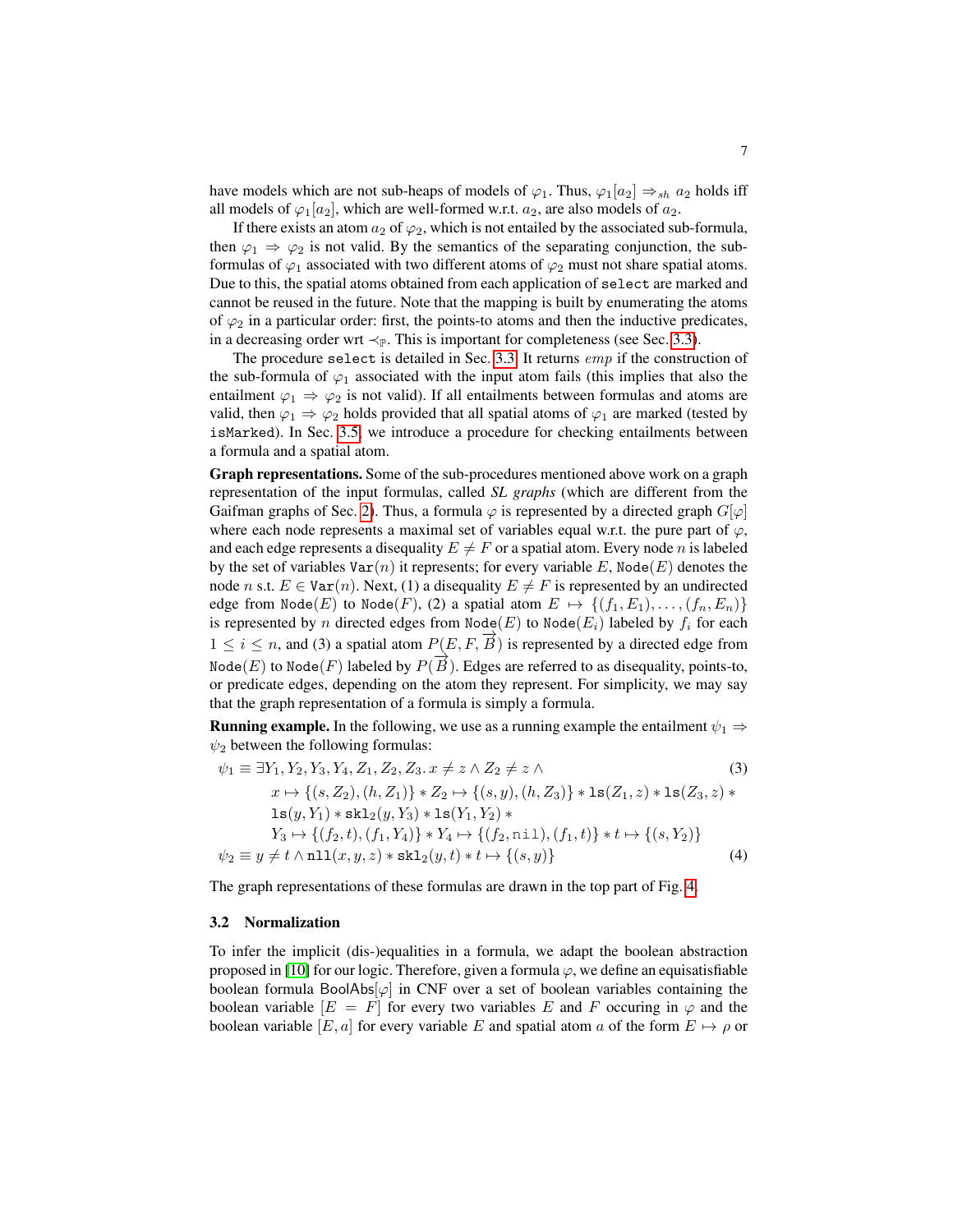

After normalization:  $norm(\psi_1) \Rightarrow norm(\psi_2)$ 



<span id="page-7-0"></span>Fig. 4. An example of applying compositional entailment checking. Points-to edges are represented by simple lines, predicate edges by double lines, and disequality edges by dashed lines. For readability, we omit the points-to edge from  $Y_4$  to  $n \in \mathbb{N}$ , some of the labeling with existentiallyquantified variables, and some of the disequality edges in the normalized graphs.

 $P(E, F, \overrightarrow{B})$  in  $\varphi$ . The variable  $[E = F]$  denotes the equality between E and F while  $[E, a]$  denotes the fact that the atom a describes a heap where E is allocated.

Given  $\varphi \triangleq \exists \overline{X}$ .  $\Pi \wedge \Sigma$ , BoolAbs $[\varphi] \triangleq F(\Pi) \wedge F(\Sigma) \wedge F_{\equiv} \wedge F_{*}$  where  $F(\Pi)$  and  $F(\Sigma)$  encode the atoms of  $\varphi$  (using  $\oplus$  to denote xor),  $F_{=}$  encodes reflexivity, symmetry, and transitivity of equality, and  $F_*$  encodes the semantics of the separating conjunction:

$$
F(\Pi) \triangleq \bigwedge_{E=F \in \Pi} [E = F] \wedge \bigwedge_{E \neq F \in \Pi} [E = F] \qquad F(\Sigma) \triangleq \bigwedge_{a=E \mapsto \rho \in \Sigma} [E, a] \wedge \bigwedge_{a=P(E, F, \overrightarrow{B}) \in \Sigma} [E = F]
$$
\n
$$
F_{-} \triangleq \bigwedge_{E_1 = E_1} [E_1 = E_1] \wedge \bigwedge_{E_2 = E_2} [E_2 = E_1] \wedge \bigwedge_{E_3 = E_2} [E_3 = E_1] \wedge \bigwedge_{E_4 = E_2} [E_4 = E_2] \wedge [E_5 = E_1] \wedge \bigwedge_{E_5 = E_4} [E_6 = E_2] \wedge [E_7 = E_3] \wedge [E_7 = E_4] \wedge [E_8 = E_5] \wedge [E_9 = E_6] \wedge [E_1 = E_7] \wedge [E_1 = E_8] \wedge [E_1 = E_9] \wedge [E_1 = E_9] \wedge [E_1 = E_1] \wedge [E_1 = E_1] \wedge [E_1 = E_2] \wedge [E_2 = E_1] \wedge [E_3 = E_1] \wedge [E_4 = E_2] \wedge [E_4 = E_3] \wedge [E_5 = E_4] \wedge [E_6 = E_5] \wedge [E_7 = E_6] \wedge [E_7 = E_7] \wedge [E_8 = E_7] \wedge [E_9 = E_8] \wedge [E_9 = E_9] \wedge [E_1 = E_1] \wedge [E_1 = E_2] \wedge [E_1 = E_3] \wedge [E_1 = E_4] \wedge [E_1 = E_5] \wedge [E_2 = E_6] \wedge [E_1 = E_7] \wedge [E_1 = E_8] \wedge [E_1 = E_9] \wedge [E_1 = E_9] \wedge [E_1 = E_1] \wedge [E_1 = E_2] \wedge [E_2 = E_3] \wedge [E_1 = E_4] \wedge [E_1 = E_5] \wedge [E_1 = E_6] \wedge [E_1 = E_7] \wedge [E_1 = E_8] \wedge [E_2 = E_9] \wedge [E_1 =
$$

$$
F_{=} \triangleq \bigwedge_{E_1 \text{ variable in } \varphi} [E_1 = E_1] \qquad \wedge \qquad \bigwedge_{E_1, E_2 \text{ variables in } \varphi} ([E_1 = E_2] \Leftrightarrow [E_2 = E_1]) \qquad \wedge \qquad \bigwedge_{E_1, E_2, E_3 \text{ variables in } \varphi} ([E_1 = E_2] \wedge [E_2 = E_3] \Rightarrow [E_1 = E_3])
$$
\n
$$
(5)
$$
\n
$$
E_1, E_2, E_3 \text{ variables in } \varphi
$$

$$
F_* \triangleq \bigwedge_{E,F \text{ variables in } \varphi} ([E = F] \wedge [E, a]) \Rightarrow \neg [F, a']
$$
  

$$
E, F \text{ variables in } \varphi
$$
  

$$
a, a' \text{ different atoms in } \varSigma
$$

For the formula  $\psi_1$  in our running example (Eq. [3\)](#page-6-1), BoolAbs[ $\psi_1$ ] is a conjunction of several formulas including:

- 1.  $[y, skl_2(y, Y_3)] \oplus [y = Y_3]$ , which encodes the atom  $skl_2(y, Y_3)$ ,
- 2.  $[Y_3, Y_3 \mapsto \{(f_1, Y_4), (f_2, t)\}]$  and  $[t, t \mapsto \{(s, Y_2)\}]$ , encoding points-to atoms,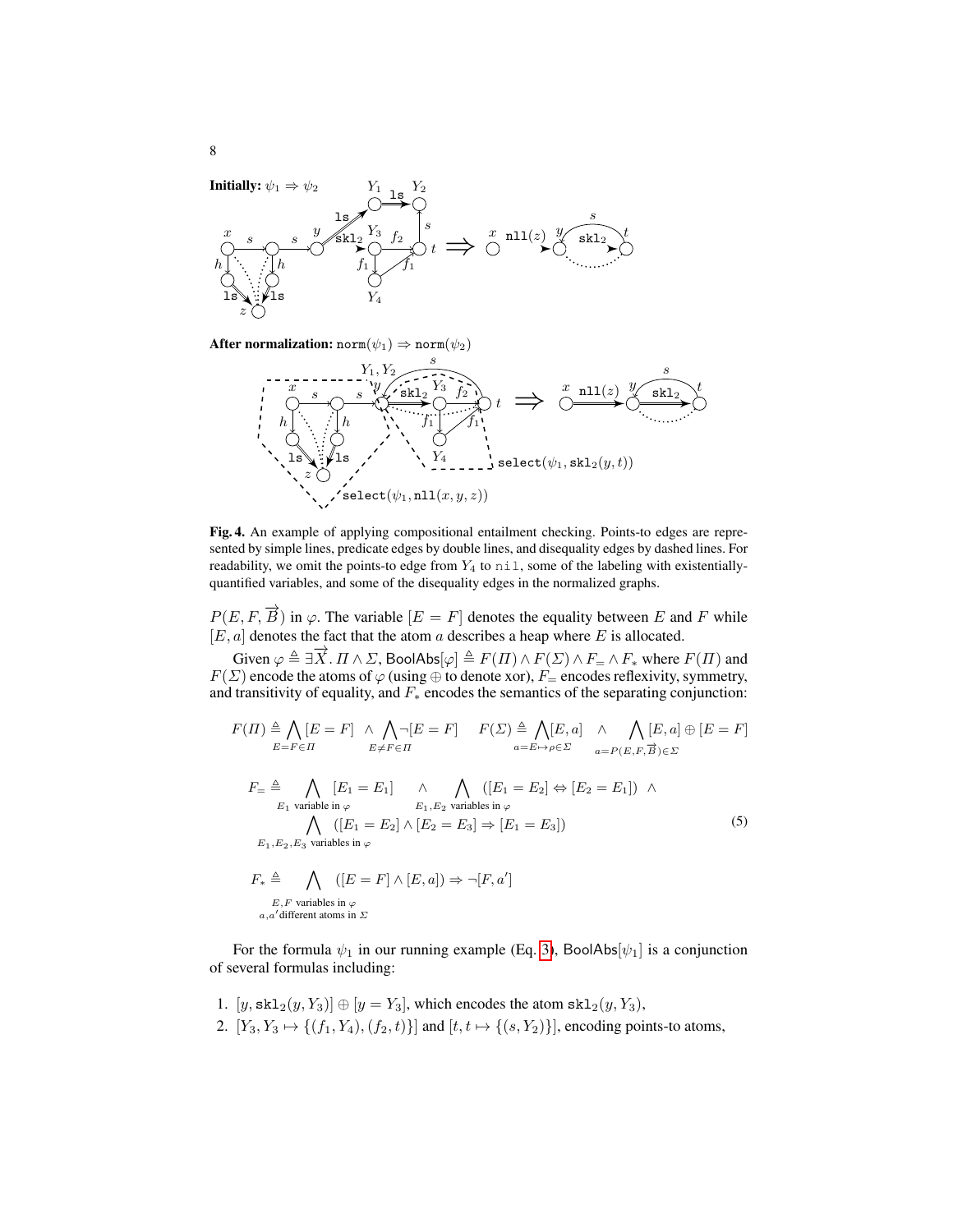- 3.  $([y = t] \wedge [t, t \mapsto \{(s, Y_2)\}]) \Rightarrow \neg [y, \text{skl}_2(y, Y_3)],$  which encodes the separating conjunction between  $t \mapsto \{(s, Y_2)\}\$ and skl<sub>2</sub> $(y, Y_3)$ ,
- 4.  $([Y_3 = t] \wedge [t, t \mapsto \{(s, Y_2)\}]) \Rightarrow \neg [Y_3, Y_3 \mapsto \{(f_1, Y_4), (f_2, t)\}],$  which encodes the separating conjunction between  $t \mapsto \{(s, Y_2)\}\$ and  $Y_3 \mapsto \{(f_1, Y_4), (f_2, t)\}.$

**Proposition 1.** Let  $\varphi$  be a formula. Then, BoolAbs $[\varphi]$  *is equisatisfiable with*  $\varphi$ *, and for any variables* E and F of  $\varphi$ , BoolAbs $[\varphi] \Rightarrow [E = F]$  *(resp.,* BoolAbs $[\varphi] \Rightarrow \neg [E = F]$ *)*  $iff \varphi \Rightarrow E = F$  (resp.  $\varphi \Rightarrow E \neq F$ ).

For example, BoolAbs $[\psi_1] \Rightarrow \neg [y = t]$ , which is a consequence of the sub-formulas we have given above together with  $F_{-}$ .

If BoolAbs[ $\varphi$ ] is unsatisfiable, then the output of norm $(\varphi)$  is *false*. Otherwise, the output of norm( $\varphi$ ) is the formula  $\varphi'$  obtained from  $\varphi$  by (1) adding all (dis-)equalities implied by BoolAbs[ $\varphi$ ] and (2) removing all predicates  $P(E, F, \overrightarrow{B})$  s.t.  $E = F$  occurs in the pure part. For example, the normalizations of  $\psi_1$  and  $\psi_2$  are given in the bottom part of Fig. [4.](#page-7-0) Note that the 1s atoms reachable from  $y$  are removed because BoolAbs $[\psi_1] \Rightarrow [y = Y_1]$  and BoolAbs $[\psi_1] \Rightarrow [Y_1 = Y_2]$ .

The following result is important for the completeness of the select procedure.

**Proposition 2.** Let norm $(\varphi)$  be the normal form of a formula  $\varphi$ . For any two distinct *nodes*  $n$  *and*  $n'$  *in the SL graph of*  $\texttt{norm}(\varphi)$ *, there cannot exist two disjoint sets of atoms* A and A' in  $\text{norm}(\varphi)$  *s.t. both* A and A' represent paths between n and n'.

If we assume for contradiction that  $norm(\varphi)$  contains two such sets of atoms, then, by the semantics of the separating conjunction,  $\varphi \Rightarrow E = F$  where E and F label n and n', respectively. Therefore, norm( $\varphi$ ) does not include all equalities implied by  $\varphi$ , which contradicts its definition.

### <span id="page-8-0"></span>3.3 Selection of Spatial Atoms

**Points-to atoms.** Let  $\varphi_1 \triangleq \exists \vec{X}$ .  $\Pi_1 \wedge \Sigma_1$  be a normalized formula. The procedure select( $\varphi_1$ ,  $E_2 \mapsto \varphi_2$ ) outputs the sub-formula  $\exists \vec{X}$ .  $\Pi_1 \wedge E_1 \mapsto \varphi_1$  s.t.  $E_1 = E_2$ occurs in  $\Pi_1$  if it exists, or *emp* otherwise. The procedure select is called only if  $\varphi_1$  is satisfiable and consequently,  $\varphi_1$  cannot contain two different atoms  $E_1 \mapsto \rho_1$ and  $E'_1 \mapsto \rho'_1$  such that  $E_1 = E'_1 = E_2$ . Also, if there exists no such points-to atom, then  $\varphi_1 \Rightarrow \varphi_2$  is not valid. Indeed, since  $\varphi_2$  does not contain existentially quantified variables, a points-to atom in  $\varphi_2$  could be entailed only by a points-to atom in  $\varphi_1$ .

In the running example,  $\text{select}(\psi_1, t \mapsto \{(s, y)\}) = \exists Y_2 \cdot y = Y_2 \wedge \ldots \wedge t \mapsto$  $\{(s, Y_2)\}\$  (we have omitted some existential variables and pure atoms).

**Predicate atoms.** Given an atom  $a_2 = P_2(E_2, F_2, \overrightarrow{B_2})$ , select $(\varphi_1, a_2)$  builds a subgraph G' of  $G[\varphi_1]$ , and then it checks whether the sub-heaps described by G' are wellformed w.r.t.  $a_2$ . If this is not true or if G' is empty, then it outputs emp. Otherwise, it outputs the formula  $\exists \overrightarrow{X}$ . Π<sub>1</sub>  $\wedge$  Σ' where Σ' consists of all atoms represented by edges of the sub-graph G'. Let  $\text{Dangling}[a_2] = \text{Node}(F_2) \cup \{\text{Node}(B) \mid B \in \overrightarrow{B_2}\}.$ 

The sub-graph G' is defined as the union of all paths of  $G[\varphi_1]$  that (1) consist of edges labeled by fields in  $\mathbb{F}^*_{\mapsto}(P_2)$  or predicates Q with  $P_2 \prec^*_{\mathbb{P}} Q$ , (2) start in the node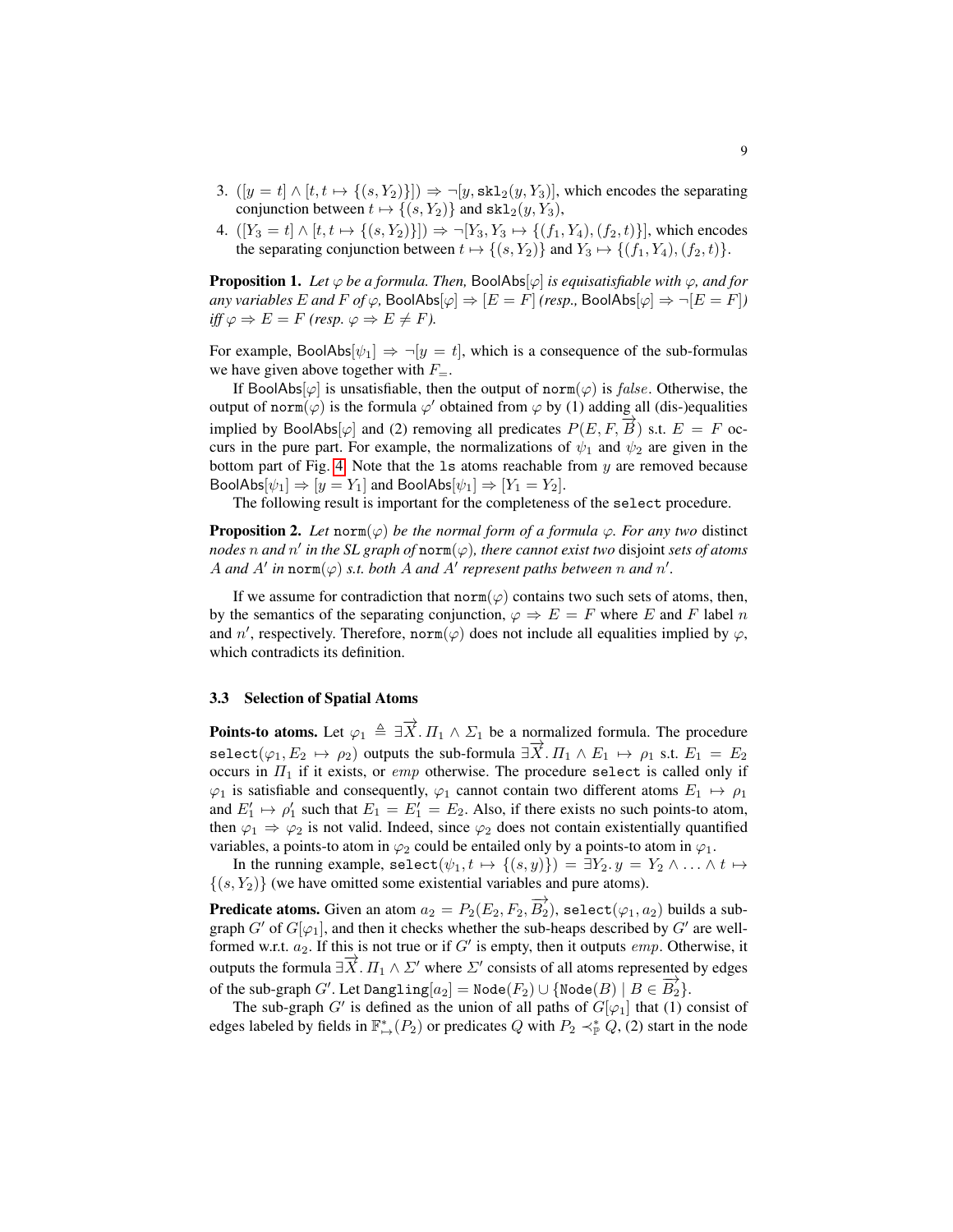labeled by  $E_2$ , and (3) end either in a node from Dangling[ $a_2$ ] or in a cycle, in which case they must not traverse nodes in Dangling $[a_2]$ . The paths in  $G'$  that end in a node from Dangling $[a_2]$  must not traverse other nodes from Dangling $[a_2]$ . Therefore,  $G'$ does not contain edges that start in a node from  $\text{Dangling}[a_2]$ . The instances of  $G'$  for select( $\psi_1$ , nll $(x, y, z)$ ) and select( $\psi_1$ , skl<sub>2</sub>( $y, t$ )) are emphasized in Fig. [4.](#page-7-0)

Next, the procedure select checks that in every model of  $\varphi_1$ , the sub-heap described by  $G'$  is well-formed w.r.t.  $a_2$ . Intuitively, this means that all the cycles in the sub-heap are explicitly described in the inductive definition of  $P_2$ . For example, if  $\varphi_1 = \text{ls}(x, y) * \text{ls}(y, z)$  and  $\varphi_2 = a_2 = \text{ls}(x, z)$ , then the graph G' corresponds to the entire formula  $\varphi_1$  and it may have lasso-shaped models ( $z$  may belong to the path between x and y) that are not well-formed w.r.t.  $\text{ls}(x, z)$  (whose inductive definition describes only acyclic heaps). Therefore, the procedure select returns emp, which proves that the entailment  $\varphi_1 \Rightarrow \varphi_2$  does not hold. For our running example, for any model of  $\psi_1$ , in the sub-heap modeled by the graph select $(\psi_1, \text{skl}_2(y, t))$  in Fig. [4,](#page-7-0) t should not be (1) interpreted as an allocated location in the list segment  $\text{skl}_2(y, Y_3)$ or (2) aliased to one of nodes labeled by  $Y_3$  and  $Y_4$ .

The well-formedness test is equivalent to the fact that for every variable  $V \in$  ${F_2} \cup \overline{B_2}$  and every model of  $\varphi_1$ , the interpretation of V is different from all allocated locations in the sub-heap described by  $G'$ . This is in turn equivalent to the fact that for every variable  $V \in \{F_2\} \cup \overline{B_2}$ , the two following conditions hold:

1. For every predicate edge  $e$  included in  $G'$  that does not end in Node(V), V is allocated in all models of  $E \neq F \wedge (\varphi_1 \setminus G')$  where E and F are variables labeling the source and the destination of e, respectively, and  $\varphi_1 \setminus G'$  is obtained from  $\varphi_1$ by deleting all *spatial* atoms represented by edges of  $G'$ .

2. For every variable V' labeling the source of a points-to edge of  $G', \varphi_1 \Rightarrow V \neq V'$ .

The first condition guarantees that  $V$  is not interpreted as an allocated location in a list segment described by a predicate edge of  $G'$  (this trivially holds for predicate edges ending in Node(V)). If V was not allocated in some model  $(S, H_1)$  of  $E \neq$  $F \wedge (\varphi_1 \setminus G')$ , then one could construct a model  $(S, H_2)$  of  $G'$  where e would be interpreted to a non-empty list and  $S(V)$  would equal an allocated location inside this list. Therefore, there would exist a model of  $\varphi_1$ , defined as the union of  $(S, H_1)$  and  $(S, H_2)$ , in which the heap region described by G' would not be well-formed w.r.t.  $a_2$ .

For example, in the graph select( $(\psi_1, skl_2(y, t))$  in Fig. [4,](#page-7-0) t is not interpreted as an allocated location in the list segment  $\text{skl}_2(y, Y_3)$  since t is allocated (due to the atom  $t \mapsto \{(s, Y_2)\}\)$  in all models of  $y \neq Y_3 \wedge (\psi_1 \setminus \{set(\psi_1, \text{skl}_2(y, t))\}).$ 

To check that variables are allocated, we use the following property: given a formula  $\varphi \triangleq \exists \overrightarrow{X}$ .  $\Pi \wedge \Sigma$ , a variable V is allocated in every model of  $\varphi$  iff  $\exists \overrightarrow{X}$ .  $\Pi \wedge \Sigma * V \mapsto$  $\{(f, V_1)\}\$ is unsatisfiable. Here, we assume that f and  $V_1$  are not used in  $\varphi$ . Note that, by Prop. [1,](#page-0-0) unsatisfiability can be decided using the boolean abstraction BoolAbs.

The second condition guarantees that  $V$  is different from all allocated locations represented by sources of points-to edges in  $G'$ . For the graph select  $(\psi_1, \texttt{nll}(x, y, z))$ in Fig. [4,](#page-7-0) the variable  $z$  must be different from all existential variables labeling a node which is the source of a points-to edge. These disequalities appear explicitly in the formula. In general, by Prop. [1,](#page-0-0)  $\varphi_1 \Rightarrow V \neq V'$  can be decided using the boolean abstraction.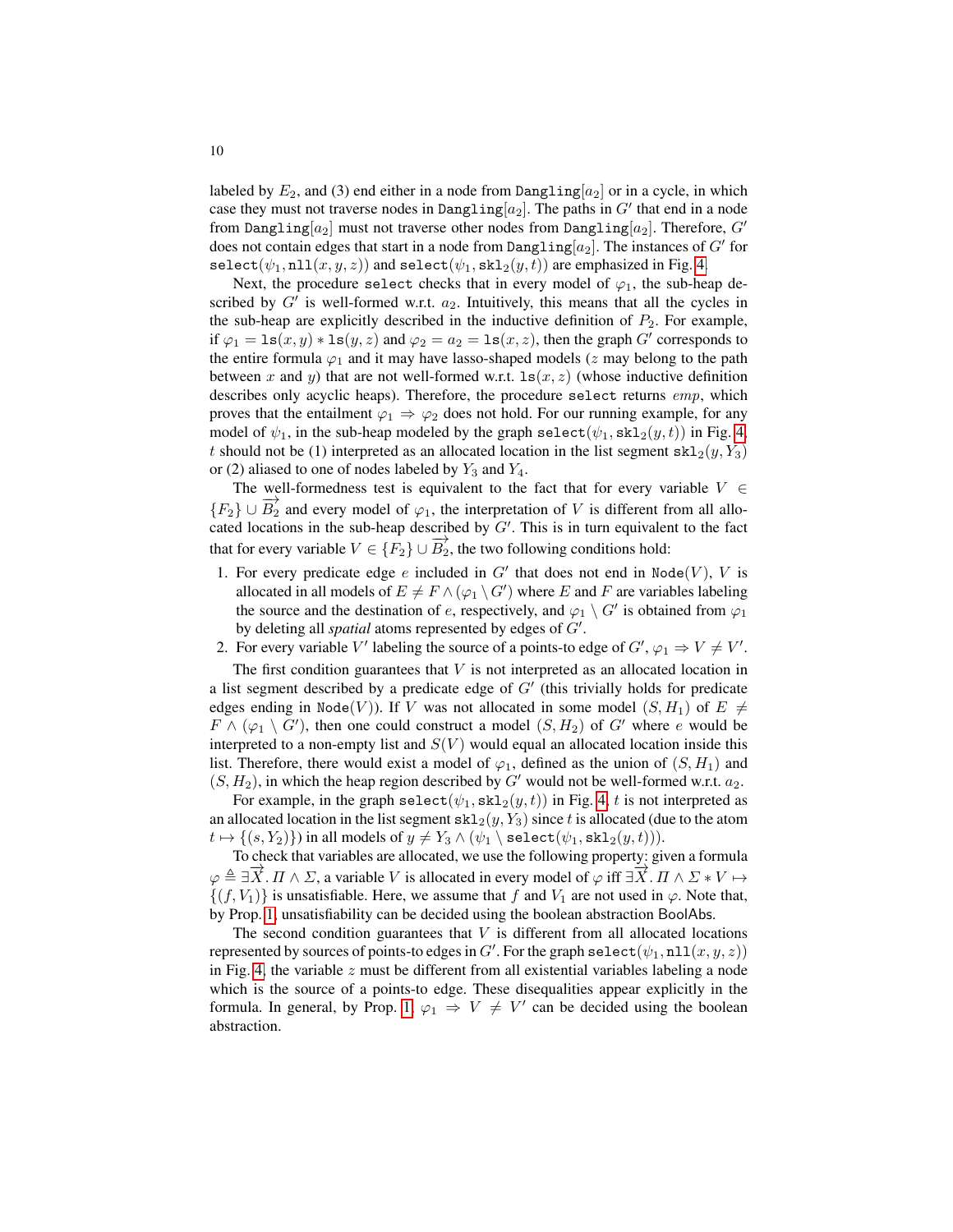#### 3.4 Soundness and Completeness

The following theorem states that the procedure given in Fig. [3](#page-5-0) is sound and complete. The soundness is a direct consequence of the semantics. The completeness is a consequence of Prop. [1](#page-0-0) and [2.](#page-0-0) In particular, Prop. [2](#page-0-0) implies that the sub-formula returned by select( $\varphi_1, a_2$ ) is the only one that can describe a heap region satisfying  $a_2$ .

**Theorem 1.** Let  $\varphi_1$  and  $\varphi_2$  be two formulas s.t.  $\varphi_2$  is quantifier-free. Then,  $\varphi_1 \Rightarrow \varphi_2$ *iff the procedure in Fig. [3](#page-5-0) returns* true*.*

#### <span id="page-10-0"></span>3.5 Checking Entailments between a Formula and an Atom

Given a formula  $\varphi$  and an atom  $P(E, F, \overrightarrow{B})$ , we define a procedure for checking that  $\varphi \Rightarrow_{sh} P(E, F, \overrightarrow{B})$ , which works as follows: (1)  $G[\varphi]$  is transformed into a tree  $\mathcal{T}[\varphi]$ by splitting nodes that have multiple incoming edges, (2) the inductive definition of  $P(E, F, \overrightarrow{B})$  is used to define a TA  $\mathcal{A}[P]$  s.t.  $\mathcal{T}[\varphi]$  belongs to the language of  $\mathcal{A}[P]$  only if  $\varphi \Rightarrow_{sh} P(E, F, \overrightarrow{B})$ . Notice that we do not require the reverse implication in order to keep the size of  $A[P]$  polynomial in the size of the inductive definition of P. Thus,  $A[P]$ does not recognize the tree representations of all formulas  $\varphi$  s.t.  $\varphi \Rightarrow_{sh} P(E, F, \overrightarrow{B})$ . The transformation of graphs into trees is presented in Sec. [4](#page-10-1) while the definition of the TA is introduced in Sec. [5.](#page-13-0) In Sec. [6,](#page-15-0) we also discuss how to obtain a complete method by generating a TA  $A[P]$  of an exponential size.

# <span id="page-10-1"></span>4 Representing SL Graphs as Trees

We define a canonical representation of SL graphs in the form of trees, which we use for checking  $\Rightarrow_{sh}$ . In this representation, the disequality edges are ignored because they have been dealt with previously when checking entailment of pure parts.

We start by explaining the main concepts of the tree encoding using the generic labeled graph in Fig. [5\(](#page-10-2)a). We consider a graph  $G$  where all nodes are reachable from a distinguished node called Root (this property is satisfied by all SL graphs returned by the select procedure). To construct a tree representation of  $G$ , we start with its spanning tree (emphasized using bold edges) and proceed with splitting any node with at least two incoming edges, called a *join node*, into several copies, one for each incoming edge not contained in the spanning tree. The obtained tree is given in Fig. [5\(](#page-10-2)b).

Not to loose any information, the copies of nodes should be labeled with the identity of the original node, which is kept in the spanning tree. However, since the representation does not use node identities, we label every original node with a representation of the path from Root to this node in the spanning tree, and we assign every copied node a label describing how it can reach the



<span id="page-10-2"></span>(b) A tree representation of G Fig. 5. The tree representation of a generic graph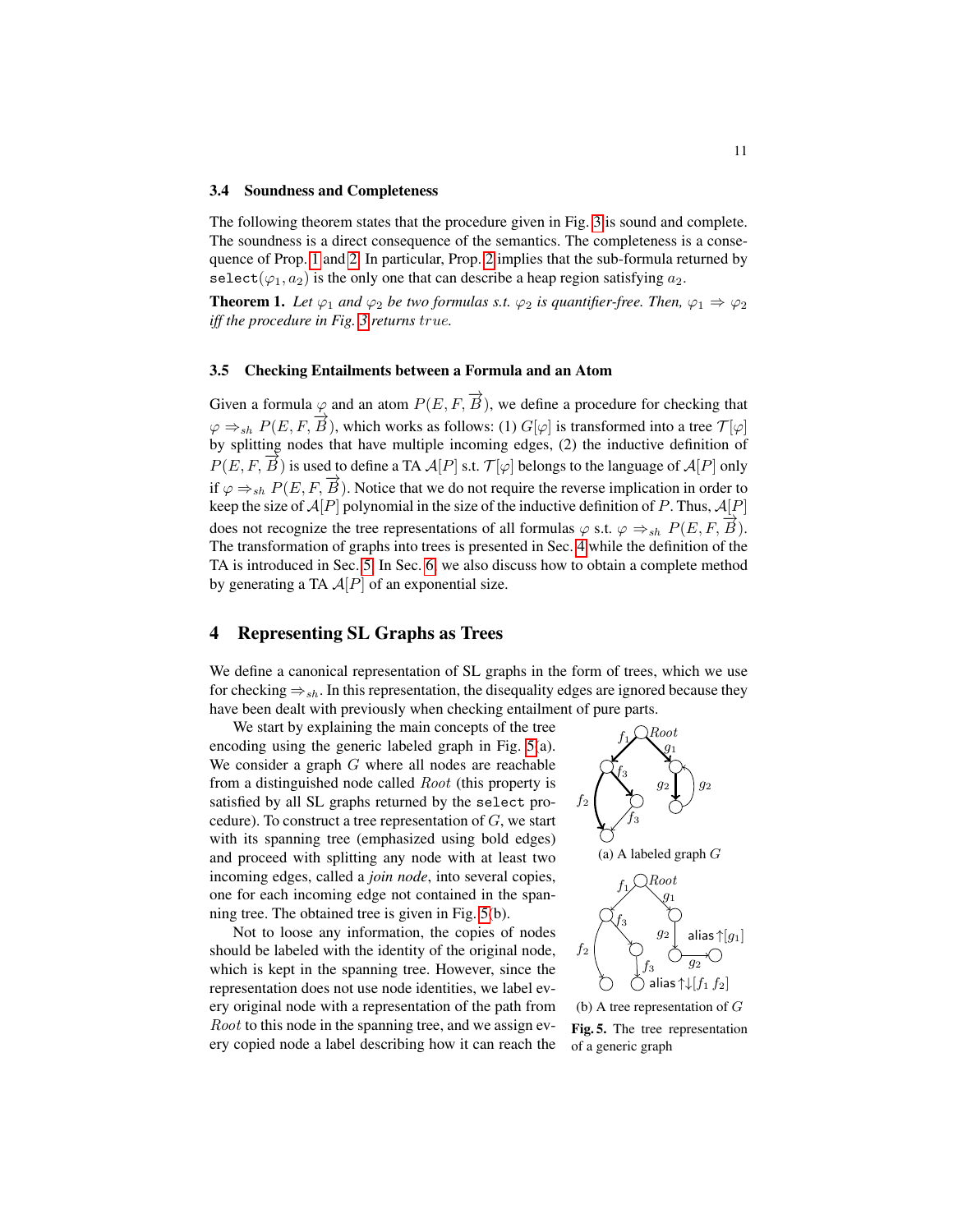original node in the spanning tree. For example, if a node n has the label alias  $\uparrow |q_1|$ , this denotes the fact that n is a copy of some join node, which is the first ancestor of  $n$  in the spanning tree that is reachable from  $Root$  by a path formed of a (non-empty) sequence of  $g_1$  edges. Further, n labelled by alias  $\uparrow \downarrow [f_1 \, f_2]$  denotes roughly that (1) the original node is reachable from Root by a path formed by a (non-empty) sequence of  $f_1$  edges followed by a (non-empty) sequence of  $f_2$  edges, and (2) the original node can be reached from  $n$  by going up in the tree until the first node that is labelled by a prefix of  $f_1$   $f_2$  and then down until the first node labelled with  $f_1$   $f_2$ . The exact definition of these labels can be found later in this section. In general, a label of the form alias  $\uparrow$ [...] will be used when breaking loops while a label of the form alias  $\uparrow \downarrow$ [...] will be used when breaking parallel paths between nodes. Moreover, if the original node is labeled by a variable, e.g., x, then we will use a label of the form alias  $[x]$ . This set of labels is enough to obtain a tree representation from SL graphs that can entail a spatial atom from the considered fragment; for arbitrary graphs, this is not the case.

When applying this construction to an SL graph, the most technical part consists in defining the spanning tree. Based on the inductive definition of predicates, we consider a total order on fields  $\prec_{\mathbb{F}}$  that is extended to sequences of fields,  $\prec_{\mathbb{F}^*}$ , in a lexicographic way. Then, the spanning tree is defined by the set of paths labeled by sequences of fields which are minimum according to the order  $\prec_{\mathbb{F}^*}$ .

Intuitively, the order  $\prec_F$  reflects the order in which the unfolding of the inductive definition of P is done: (1) Fields used in the atom  $E \mapsto \rho$  of the matrix of P are ordered before fields of any other predicate called by  $P$ . (2) Fields appearing in  $\rho$  and going "one-step forward" (i.e., occurring in a pair  $(f, X_{t_1})$ ) are ordered before fields going "down" (i.e., occurring in a pair  $(f, Z)$  with  $Z \in \overline{Z}$ ), which are ordered before fields going to the "border" (i.e., occurring in a pair  $(f, X)$  with  $X \in \overrightarrow{B} \setminus \{\text{nil}\}\)$ .

Formally, given a predicate P with the matrix  $\Sigma$  as in [\(2\)](#page-2-0), we identify in the set  $\mathbb{F}_{\mapsto}(P)$  three disjoint sets: (a)  $\mathbb{F}_{\mapsto X_{t}}(P)$  is the set of fields f occurring in a pair  $(f, X_{t_1})$  of  $\rho$ , (b)  $\mathbb{F}_{\mapsto \overrightarrow{Z}}(P)$  the set of fields f occurring in a pair  $(f, Z)$  of  $\rho$  with  $Z \in \overrightarrow{Z}$ , and (c)  $\mathbb{F}_{\rightarrow} \overrightarrow{B}(P)$  the set of fields f occurring in a pair  $(f, X)$  of  $\rho$  with  $X \in \overrightarrow{B} \setminus \{\text{nil}\}.$  Then, we assume that there exists a total order  $\prec_{\mathbb{F}}$  on fields s.t., for all  $P, P_1, P_2$  in  $\mathbb{P}$ :

$$
\forall f_1 \in \mathbb{F}_{\mapsto X_{t1}}(P) \,\forall f_2 \in \mathbb{F}_{\mapsto \overrightarrow{Z}}(P) \,\forall f_3 \in \mathbb{F}_{\mapsto \overrightarrow{B}}(P). \, f_1 \prec_{\mathbb{F}} f_2 \prec_{\mathbb{F}} f_3 \text{ and}
$$

$$
(f_1 \in \mathbb{F}_{\mapsto}(P_1) \land f_2 \in \mathbb{F}_{\mapsto}(P_2) \land f_1 \neq f_2 \land P_1 \prec_{\mathbb{F}} P_2) \Rightarrow f_1 \prec_{\mathbb{F}} f_2.
$$

For example, if  $\mathbb{P} = \{\text{nl1}, \text{ls}\}\$  or  $\mathbb{P} = \{\text{nlc1}, \text{ls}\}\$ , then  $s \prec_{\mathbb{F}} h \prec_{\mathbb{F}} f$ ; and if  $\mathbb{P} =$  $\{skl_2, skl_1\}$ , then  $f_2 \prec_{\mathbb{F}} f_1$ . The order  $\prec_{\mathbb{F}}$  is extended to a lexicographic order  $\prec_{\mathbb{F}}$ \* over sequences in  $\mathbb{F}^*$ . Note that the pointer fields going to nil are not involved in the constraints above (they are not included in neither one of the sets  $\mathbb{F}_{\mapsto X_{\text{t1}}}(P)$ ,  $\mathbb{F}_{\mapsto \overline{Z}}(P)$ , or  $\mathbb{F}_{\mapsto \overrightarrow{B}}(P)$ ). They are treated differently because, by definition, there is no pointer field defined in nil. For example, if  $\mathbb{P} = \{\text{skl}_1\}$ , then  $f_2 \prec_{\mathbb{F}} f_1$  and  $f_1 \prec_{\mathbb{F}} f_2$  are both valid total orderings on fields.

An f*-edge* of an SL graph is a points-to edge labeled by f or a predicate edge labeled by  $P(\vec{N})$  s.t. the minimum field in  $\mathbb{F}_{\mapsto}(P)$  w.r.t.  $\prec_{\mathbb{F}}$  is f.

Let G be an SL graph and  $P(E, F, \overrightarrow{B})$  an atom for which we want to prove that  $G \Rightarrow_{sh} P(E, F, \overrightarrow{B})$ . We assume that all nodes of G are reachable from the node *Root*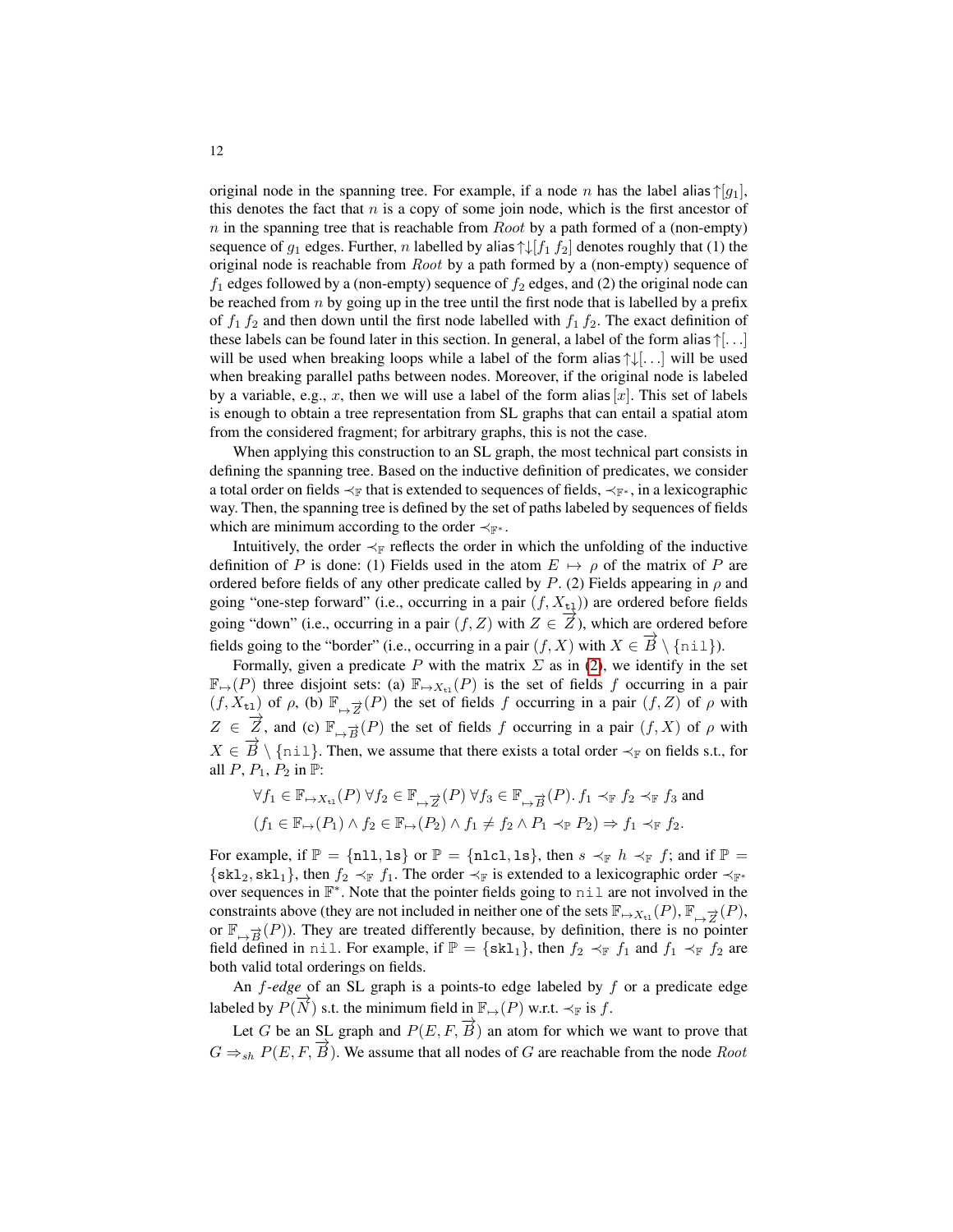labeled by  $E$ , which is ensured when  $G$  is constructed by select. The tree encoding of G is computed by the procedure toTree $(G, P(E, F, \overrightarrow{B}))$  that consists of four consecutive steps that are presented below (see also [\[8\]](#page-19-7)).

Node marking. First, toTree computes a mapping M, called *node marking*, which defines the spanning tree of G. Intuitively, for each node n,  $\mathbb{M}(n)$  is the sequence of fields labeling a path reaching n from *Root* that is minimal w.r.t.  $\prec_{\mathbb{F}^*}$ . Formally, let  $\pi$ be a path in G starting in *Root* and consisting of the sequence of edges  $e_1 e_2 \ldots e_n$ . The *labeling of*  $\pi$ , denoted by  $\mathbb{L}(\pi)$ , is the sequence of fields  $f_1 f_2 \dots f_n$  s.t. for all i,  $e_i$  is an  $f_i$ -edge. The node marking is defined by

$$
\forall n \in G \qquad \mathbb{M}(n) \triangleq Reduce(min_{\prec_{\mathbb{F}}}(\mathbb{F}_{\mapsto}(P)) \cdot \mathbb{L}_{\min}(n)), \qquad (6)
$$

$$
\mathbb{L}_{\min}(n) \triangleq \min_{\prec_{\mathbb{F}^*}} \{ \mathbb{L}(\pi) \mid \text{Root} \xrightarrow{\pi} n \}
$$
 (7)

where *Reduce* rewrites the sub-words of the form  $f^+$  to f, for any field f. For technical reasons, we add the minimum field (w.r.t.  $\prec_{\mathbb{F}}$ ) in  $\mathbb{F}_{\mapsto}(P)$  at the beginning of all M(n).

Fig. [6\(](#page-13-1)b)–(c) depicts two graphs and the markings of their nodes. (For readability, we omit the markings of the nodes labeled by  $y$  and  $t$ .)

Splitting join nodes. The join nodes are split in two consecutive steps, denoted as splitLabeledJoin and splitJoin, depending on whether they are labeled by variables in  $\{E, F\} \cup \overline{B}$  or not. In both cases, only the edges of the spanning tree are kept in the tree, the other edges are redirected to fresh copies labeled by some alias [..].

For any join node n, the spanning tree edge is the f-edge  $(m, n)$  such that  $Reduce(M(m) f) = M(n)$ , i.e.,  $(m, n)$  is at the end of the minimum path leading to n. (For Root, all incoming edges are not in the spanning tree.)

In splitLabeledJoin, a graph  $G'$  is obtained by replacing in  $G$  any edge  $(m, n)$ such that n is labeled by some  $V \in \{E, F\} \cup \overrightarrow{B}$  and  $(m, n)$  is not in the spanning tree by an edge  $(m, n')$  with the same label, where  $n'$  is a fresh copy of n labeled by alias [V]. Moreover, for uniformity, all (even non-join) nodes labeled by a variable  $V \in F \cup \overrightarrow{B}$ are labeled by alias  $[V]$  in  $G^{\prime}$ . Fig. [6\(](#page-13-1)a) gives the output graph of  $\texttt{splitLabeledJoin}$ on the SL graphs returned in our running example by  $\text{select}(\psi_1, \text{nll}(x, y, z))$  and  $\texttt{select}(\psi_1, \texttt{skl}_2(y, t)).$ 

Subsequently, splitJoin builds from  $G'$  a tree by splitting unlabeled join nodes as follows. Let *n* be a join node and  $(m, n)$  an edge not in the spanning tree of  $G'$  (and G). The edge  $(m, n)$  is replaced in the tree by an edge  $(m, n')$  with the same edge label, where  $n'$  is a fresh copy of n labeled by:

- alias  $\uparrow$ [M(n)] if m is reachable from n and all predecessors of m (by a simple path) marked by  $\mathbb{M}(n)$  are also predecessors of n. Intuitively, this label is used to break loops, and it refers to the closest predecessor of  $n'$  having the given marking. The use of this labeling is illustrated in Fig. [6\(](#page-13-1)b).
- alias  $\uparrow\downarrow$ [M(*n*)] if there is a node p which is a predecessor of m s.t. all predecessors of m that have a unique successor marked by  $\mathbb{M}(n)$  are also predecessors of p, and n is the unique successor of p marked by  $\mathbb{M}(n)$ . Intuitively, this transformation is used to break multiple paths between p and n as illustrated in Fig.  $6(c)$ .<sup>[3](#page-12-0)</sup>

<span id="page-12-0"></span><sup>&</sup>lt;sup>3</sup> The combination of up and down arrows in the label corresponds to the need of going up and then down in the resulting tree—whereas in the previous case, it suffices to go up only.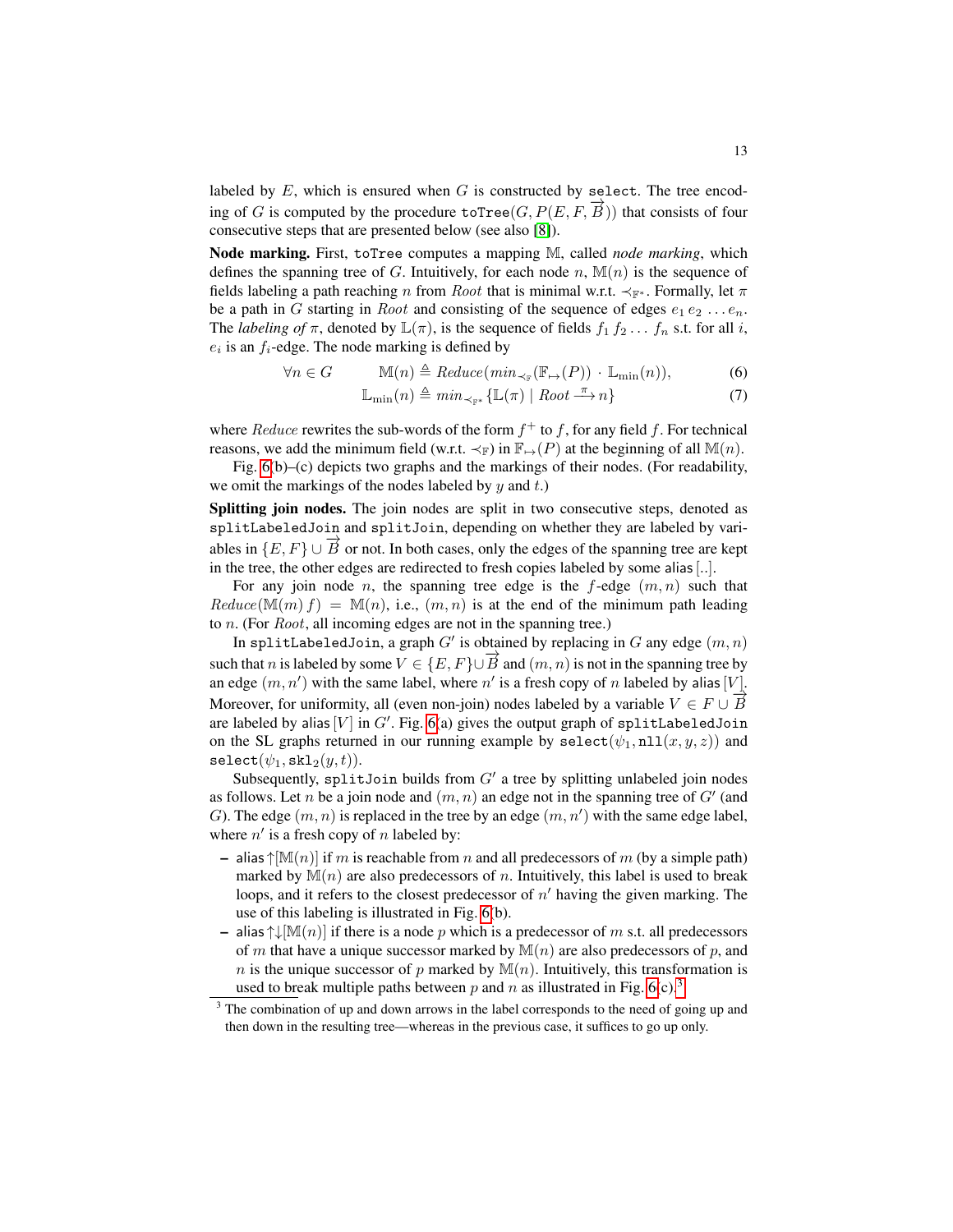



(a) Tree encodings for the selected subgraphs in the bottom left part of Fig. [4](#page-7-0)



(c) Tree encodings for graphs satisfying  $sk1<sub>2</sub>$ 

#### <span id="page-13-1"></span>Fig. 6. Tree encodings

If the relation between  $n$  and  $n'$  does not satisfy the constraints mentioned above, the result of splitJoin is an error, i.e., the  $\bot$  tree.

At the end of these steps, we obtain a tree with labels on edges (using fields  $f \in \mathbb{F}$ or predicates  $Q(\vec{B})$ ) and labels on nodes of the form alias [...].

Updating the labels. In the last step, two transformations are done on the tree. First, the labels of predicate edges are changed in order to replace each argument  $X$  different from  $\{F\} \cup \overline{B}$  by a label alias  $\uparrow$ [M $(n)$ ] or alias  $\uparrow$ [M $(n)$ ], which describes the position of the node n labeled by X w.r.t. *the source node of the predicate edge*.

Finally, as the generated trees will be tested for membership in the language of a TA which accepts node-labelled trees only, the labels of edges are moved to the labels of their source nodes and concatenated in the order given by  $\prec_F$  (predicates in the labels are ordered according to the minimum field in their matrix).

The following property ensures the soundness of the entailment procedure:

**Proposition 3.** Let  $P(E, F, \overrightarrow{B})$  be an atom and G an SL graph. If  $\text{toTree}(G, P(E, F, \overrightarrow{B})) = \perp$ , then  $G \nRightarrow P(E, F, \overrightarrow{B})$ .

# <span id="page-13-0"></span>5 Tree Automata Recognizing Tree Encodings of SL Graphs

Next, we proceed to the construction of tree automata  $\mathcal{A}[P(E, F, \overrightarrow{B})]$  that recognize tree encodings of SL graphs that imply atoms of the form  $P(E, F, \overrightarrow{B})$ . Due to space constraints, we cannot provide a full description of the TA construction (which we give in [\[8\]](#page-19-7)). Instead, we give an intuitive description only and illustrate it on two typical examples (for now, we leave our running examples, TAs for which are given in [\[8\]](#page-19-7)).

Tree automata. A (non-deterministic) *tree automaton* recognizing tree encodings of SL graphs is a tuple  $\mathcal{A} = (Q, q_0, \Delta)$  where Q is a set of states,  $q_0 \in Q$  is the initial state, and  $\Delta$  is a set of transition rules of the form  $q \hookrightarrow a_1(q_1), \ldots, a_n(q_n)$  or  $q \hookrightarrow a$ , where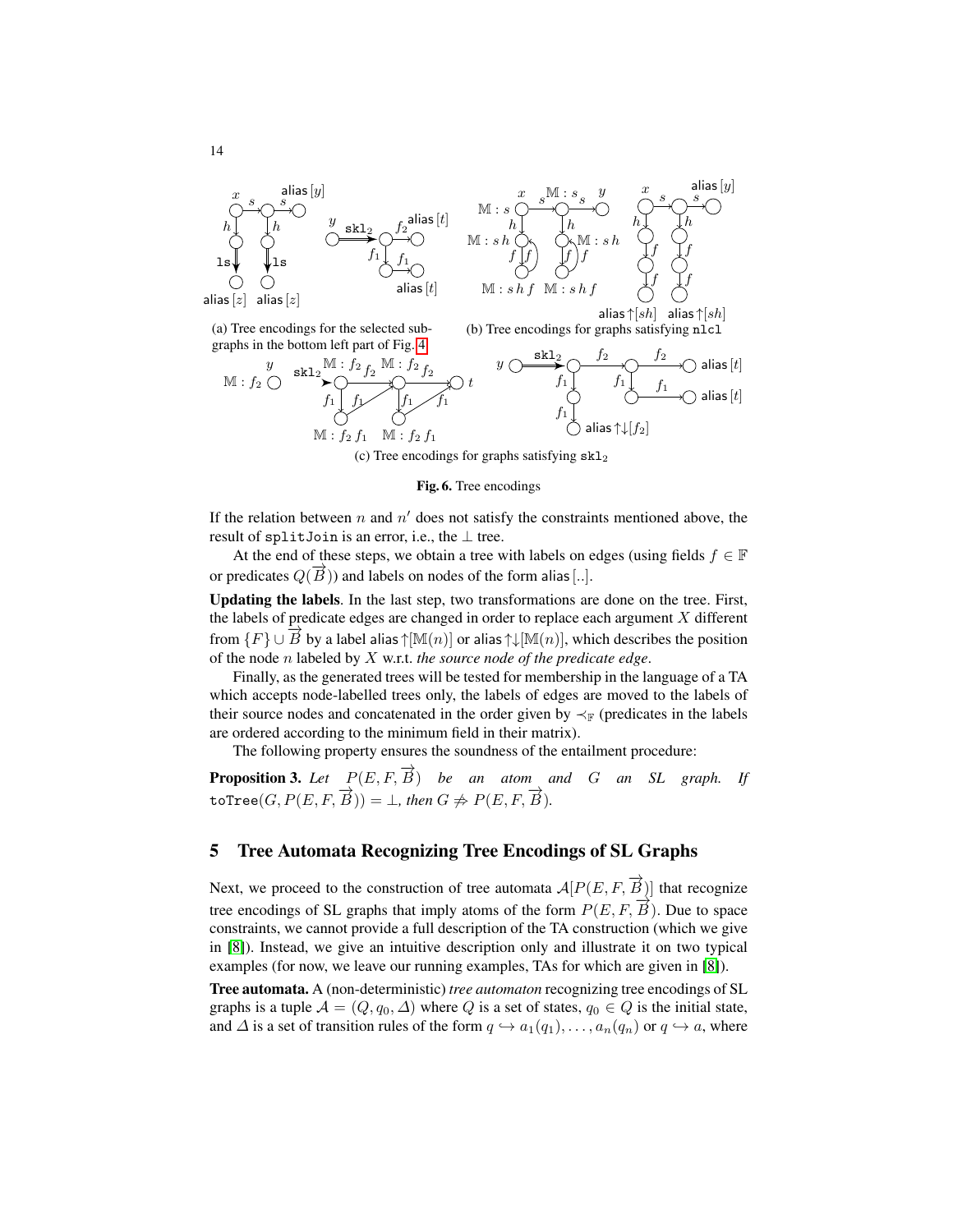$n > 0$ ,  $q, q_1, \ldots, q_n \in Q$ ,  $a_i$  is an SL graph edge label (we assume them to be ordered w.r.t. the ordering of fields as for tree encodings), and a is alias  $\uparrow[m]$ , alias  $\uparrow\downarrow[m]$ , or alias [V]. The set of trees  $L(\mathcal{A})$  recognized by  $\mathcal A$  is defined as usual.

**Definition of**  $\mathcal{A}[P(E, F, \overrightarrow{B})]$ . The tree automaton  $\mathcal{A}[P(E, F, \overrightarrow{B})]$  is defined starting from the inductive definition of  $P$ . If  $P$  does not call other predicates, the TA simply recognizes the tree encodings of the SL graphs that are obtained by "concatenating" a sequence of Gaifman graphs representing the matrix  $\Sigma(E, X_{t_1}, \overrightarrow{B})$  and predicate edges  $P(E, X_{t1}, \overrightarrow{B})$ . In these sequences, occurrences of the Gaifman graphs representing the matrix and the predicate edges can be mixed in an arbitrary order and in an arbitrary number. Intuitively, this corresponds to a partial unfolding of the predicate  $P$  in which there appear concrete segments described by points-to edges as well as (possibly multiple) segments described by predicate edges. Concatenating two Gaifman graphs means that the node labeled by  $X_{t1}$  in the first graph is merged with the node labeled by  $E$  in the other graph. This is illustrated on the following example.

Consider a predicate  $P_1(E, F, B)$  that does not call other predicates and that has the matrix

 $\Sigma_1 \triangleq E \mapsto \{(f_1, X_{t1}), (f_2, X_{t1}), (f_3, B)\}.$ The tree automaton  $\mathcal{A}_1$  for  $P_1(E, F, B)$  has transition

rules given in Fig. [7.](#page-14-0) Rules (1)–(3) recognize the tree encoding of the Gaifman graph of  $\Sigma_1$ , assuming the following total order on the fields:  $f_1 \prec_{\mathbb{F}} f_2 \prec_{\mathbb{F}} f_3$ . Rule (4) is used to distinguish the "last" instance of this tree encoding, which ends in the node labeled by alias  $[F]$  accepted by Rule (5). Finally, Rules (6) and (7) recognize predicate edges labeled by  $P_1(B)$ . As in the previous case, we distinguish the predicate edge that ends in the node labeled by alias  $[F]$ .

Note that the TA given above exhibits the simple and  $(5)$   $q_3 \hookrightarrow$  alias  $[F]$ generic skeleton of TAs accepting tree encodings of list  $(6)$   $q_0 \hookrightarrow P_1(B)(q_0)$ segments defined in our SL fragment: The initial state  $q_0$  is used in a loop to traverse over an arbitrary number of folded (Rule 6) and unfolded (Rule 1) occurrences of the list segments, and the state  $q_3$  is used to recognize the end of the backbone (Rule 5). The other states (here,  $q_2$ ) are used to accept alias labels only. The same skeleton can be observed in the TA recognizing tree encodings of singly linked lists, which is given in Fig. [8.](#page-14-1)

 $q_0$   $f_1$   $q_3$  $q_2$  $q_1$  $f_1$  $f_1$  $P_1(B)$ lias  $\vert F\vert$ alias  $\uparrow\downarrow [f_1]$ alias $[B]$  $f_3$  $f<sub>2</sub>$  $f_3$   $\Big|$   $\Big|$   $\Big|$   $\Big|$ (1)  $q_0 \hookrightarrow f_1(q_0), f_2(q_1), f_3(q_2)$ (2)  $q_1 \hookrightarrow$  alias  $\uparrow \downarrow [f_1]$  $(3)$   $q_2 \hookrightarrow$  alias  $[B]$  $(4)$   $q_0 \hookrightarrow f_1(q_3), f_2(q_3), f_3(q_2)$  $(7)$   $q_0 \hookrightarrow P_1(B)(q_3)$ Fig. 7.  $\mathcal{A}[P_1(E, F, B)]$ ls

 $P_1(B)$ 

<span id="page-14-0"></span>

<span id="page-14-1"></span>Fig. 8.  $A[ls(E, F)]$ 

When  $P$  calls other predicates, the automaton recognizes tree encodings of concatenations of more general SL graphs, obtained from  $Gf[\Sigma]$  by replacing predicate edges with unfoldings of these predicates. On the level of TAs, this operation corresponds to a substitution of transitions labelled by predicates with TAs for the nested predicates. During this substitution, alias [..] labels occurring in the TA for the nested predicate need to be modified. Labels of the form alias  $\uparrow$ [m] and alias  $\uparrow$ [m] are adjusted by prefixing  $m$  with the marking of the source state of the transition. Moreover, labels of the form alias [V] are substituted by the marking of Node(V) w.r.t. the higher-level matrix.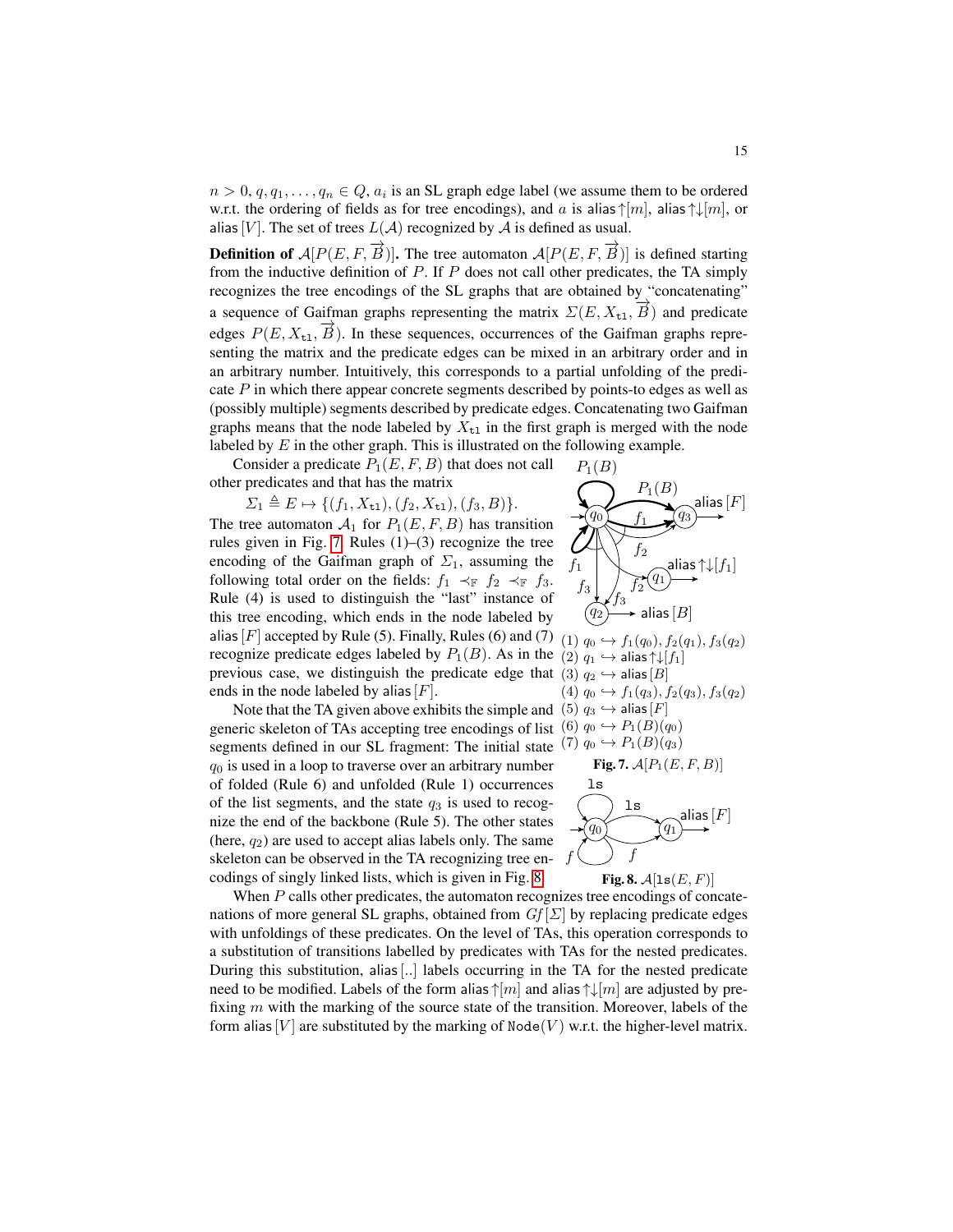Let us consider a predicate  $P_2(E, F)$  that calls  $P_1$  and that has the matrix

<span id="page-15-1"></span>
$$
\Sigma_2 \triangleq \exists Z. E \mapsto \{ (g_1, X_{\mathtt{tl}}), (g_2, Z) \} \wedge \bigcirc^{1+} P_1[Z, E].
$$

 $(1')$   $qq_0 \hookrightarrow g_1(qq_0), g_2(q_0)$  $(2')$   $qq_0 \hookrightarrow g_1(qq_1), g_2(q_0)$  $(3')$   $qq_1 \hookrightarrow$  alias  $[F]$  $(4')$   $qq_0 \hookrightarrow P_2(qq_0)$  $(5')$   $qq_0 \hookrightarrow P_2(qq_1)$ Fig. 9.  $\mathcal{A}[P_2(E, F)]$ The TA  $A_2$  for  $P_2(E, F)$  includes the transition rules given in Fig. [9.](#page-15-1) These rules are complemented by the rules of  $A_1$  where alias  $[F]$  is substituted by alias  $\uparrow$ [g<sub>1</sub> g<sub>2</sub>], alias [B] by alias  $\uparrow$ [g<sub>1</sub>], and alias  $\uparrow \downarrow$ [f<sub>1</sub>] is substituted by alias  $\uparrow \downarrow [g_1 \ g_2 \ f_1]$ . Rule  $(1')$  and the ones imported (after renaming of the labels) from  $A_1$  describe trees obtained from the tree encoding of  $Gf[\Sigma_2]$  by replacing the edge looping in Z with a tree recognized by  $A_1$ . According to  $Gf[\Sigma_2]$ ,

the node marking of Z is  $g_1 g_2$ , and so the label alias  $[F]$  shall be substituted by alias  $\uparrow$ [g<sub>1</sub> g<sub>2</sub>], and the marking alias  $\uparrow \downarrow$ [f<sub>1</sub>] shall be substituted by alias  $\uparrow \downarrow$ [g<sub>1</sub> g<sub>2</sub> f<sub>1</sub>].

The following result states the correctness of the tree automata construction.

**Theorem 2.** For any atom  $P(E, F, \overrightarrow{B})$  and any SL graph G, if the tree generated by  $\text{tofree}(G, P(E, F, \overrightarrow{B}))$  *is recognized by*  $\mathcal{A}[P(E, F, \overrightarrow{B})]$ *, then*  $G \Rightarrow P(E, F, \overrightarrow{B})$ *.* 

### <span id="page-15-0"></span>6 Completeness and Complexity

In general, there exist SL graphs that entail  $P(E, F, \overrightarrow{B})$  whose tree encodings are *not* recognized by  $A[P(E, F, \overrightarrow{B})]$ . The models of these SL graphs are nested list segments where inner pointer fields specified by the matrix of  $P$  are aliased. For example, the TA for sk1<sub>2</sub> does not recognize tree encodings of SL graphs modeling heaps where  $X_{t_1}$ and  $Z_1$  are interpreted to the same location.

The construction of TAs explained above can be easily extended to cover such SL graphs (cf. [\[8\]](#page-19-7)), but the size of the obtained automata may become exponential in the size of P (defined as the number of symbols in the matrices of all Q with  $P \prec_{\mathbb{P}}^* Q$ ) as the construction considers all possible aliasing scenarios of targets of inner pointer fields permitted by the predicate definition.

For the verification conditions that we have encountered in our experiments, the TAs defined above are precise enough in the vast majority of the cases. In particular, note that the TAs generated for the predicates for ls and dll (defined below) are precise. We have, however, implemented even the above mentioned extension and realized that it also provides acceptable performance.

In conclusion, the overall complexity of the semi-decision procedure (where aliases between variables in the definition of a predicate are ignored) runs in polynomial time modulo an oracle for deciding validity of a boolean formula (needed in normalization procedure). The complete decision procedure is exponential in the size of the predicates, and not of the formulas, which remains acceptable in practice.

# 7 Extensions

The procedures presented above can be extended to a larger fragment of SL that uses more general inductively defined predicates. In particular, they can be extended to cover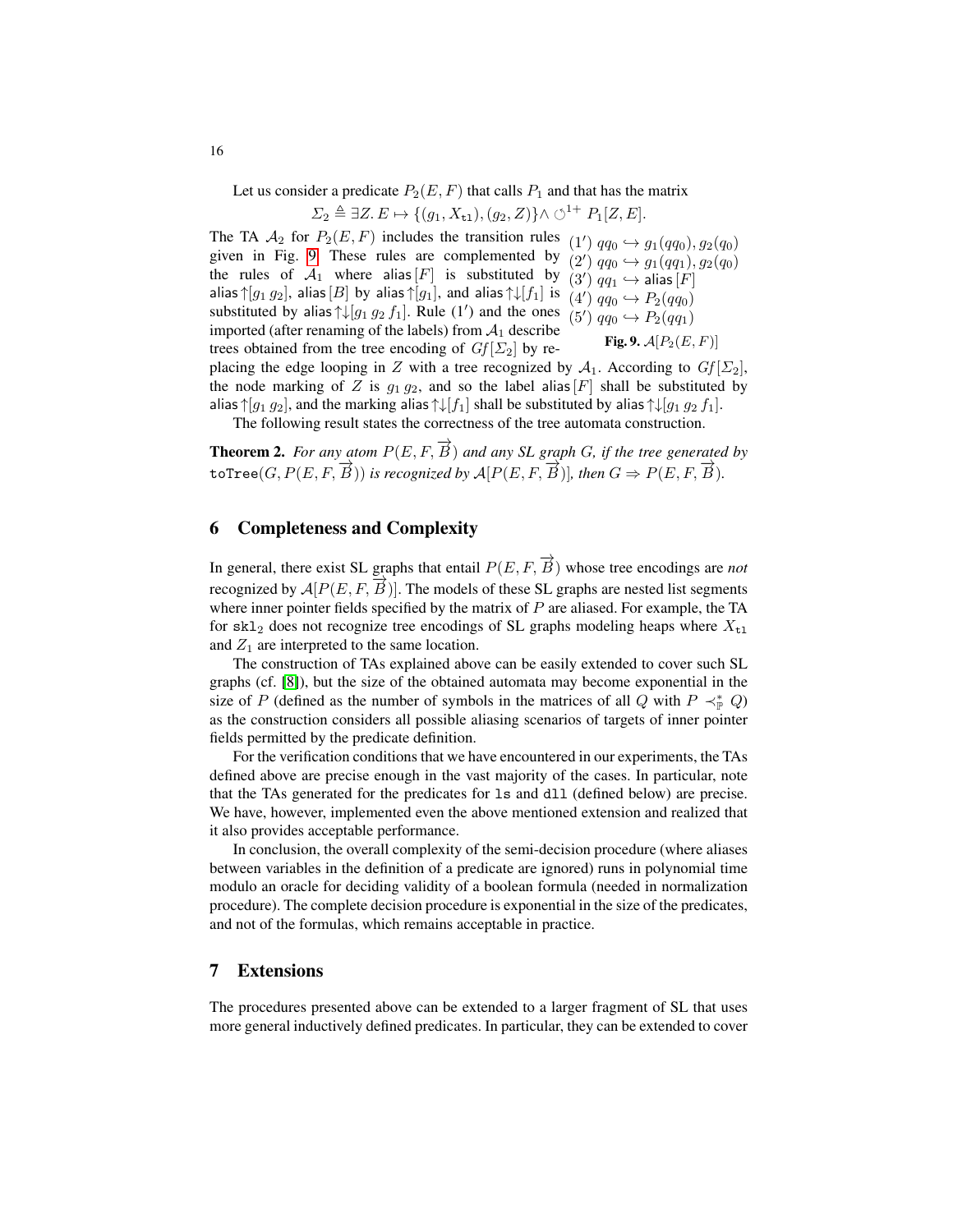finite nestings of singly or doubly linked lists (DLL). To describe DLL segments between two locations  $E$  and  $F$  where  $P$  is the predecessor of  $E$  and  $S$  is the successor of  $F$ , one can use the predicate

$$
\text{d11}(E, F, P, S) \triangleq (E = S \land F = P \land emp) \lor \left(E \neq S \land F \neq P \land (8) \exists X_{\text{t1}}. E \mapsto \{(next, X_{\text{t1}}), (prev, P)\} * \text{d11}(X_{\text{t1}}, F, E, S)\right).
$$

Finite nestings of such list segments can be defined by replacing the matrix  $E \mapsto$  $\{(next, X_{t1}), (prev, P)\}$  with more general formulas that include other predicates.

The key point in this extension is the definition of the tree encoding. Basically, one needs to consider two more types of labels for the tree nodes: alias  $\uparrow^2[\alpha]$  with  $\alpha \in \mathbb{F}^*$ , which denotes the fact that the node is a copy of its second predecessor of marking  $\alpha$ , and alias  $\uparrow\downarrow_{\text{last}}[\alpha]$  with  $\alpha \in \mathbb{F}^*$ , which denotes the fact that the node is a copy of the last successor of marking  $\alpha$  of its first predecessor that has a successor of marking  $\alpha$ . The first label is needed to handle inner nodes of doubly linked lists, which have two incoming edges, one from their successor and one from their predecessor, while the second label is needed to "break" cyclic doubly linked lists. In the latter case, the label is used for the copy of the predecessor of the head of the list (cf. [\[8\]](#page-19-7) for more details).

# 8 Implementation and Experimental Results

We implemented our decision procedure in a solver called SPEN (SeParation logic ENtailment). The tool takes as input an entailment problem  $\varphi_1 \Rightarrow \varphi_2$  (including the definition of the used predicates) encoded in the SMTLIB2 format. For non-valid entailments, SPEN prints the atom of  $\varphi_2$  which is not entailed by a sub-formula of  $\varphi_1$ . The tool is based on the MINISAT solver for deciding unsatisfiability of boolean formulas and the VATA library [\[15\]](#page-19-9) as the tree automata backend.

We applied SPEN to entailment problems that use various recursive predicates. First, we considered the benchmark provided in [\[16\]](#page-19-10), which uses only the ls predicate. This benchmark has been used in the ls division of the first competition of Separation Logic solvers, SL-COMP 201[4](#page-16-0)<sup>4</sup>. It consists of 292 problems split into three classes: the first two classes contain problems generated randomly according to the rules specified in [\[16\]](#page-19-10), whereas the last class contains problems obtained from the verification conditions generated by the tool SMALLFOOT [\[2\]](#page-18-2). SPEN solved the full benchmark in less than 8 seconds (CPU time), which is the second time of the division; the winner of the division was a specialized solver for the ls predicate, Asterix [\[17\]](#page-19-11), which spent less than 4 seconds for the ls benchmark. An explanation for this result is that in the current version of SPEN, a new TA has to be built for each ls edge, which is time-consuming for problems with several ls edges (this issue will be remedied in future versions).

Moreover, the TA for ls is quite small, and so the above experiments did not evaluate thoroughly the performance of our procedure for checking entailments between formulas and atoms. For that, we further considered the experiments listed in Table [1,](#page-17-1)

<span id="page-16-0"></span><sup>&</sup>lt;sup>4</sup> The participants in this competition are available at [http://smtcomp.sourceforge.](http://smtcomp.sourceforge.net/2014/participants.shtml) [net/2014/participants.shtml](http://smtcomp.sourceforge.net/2014/participants.shtml), and the benchmarks for all divisions of the competition are available at <https://github.com/mihasighi/smtcomp14-sl>.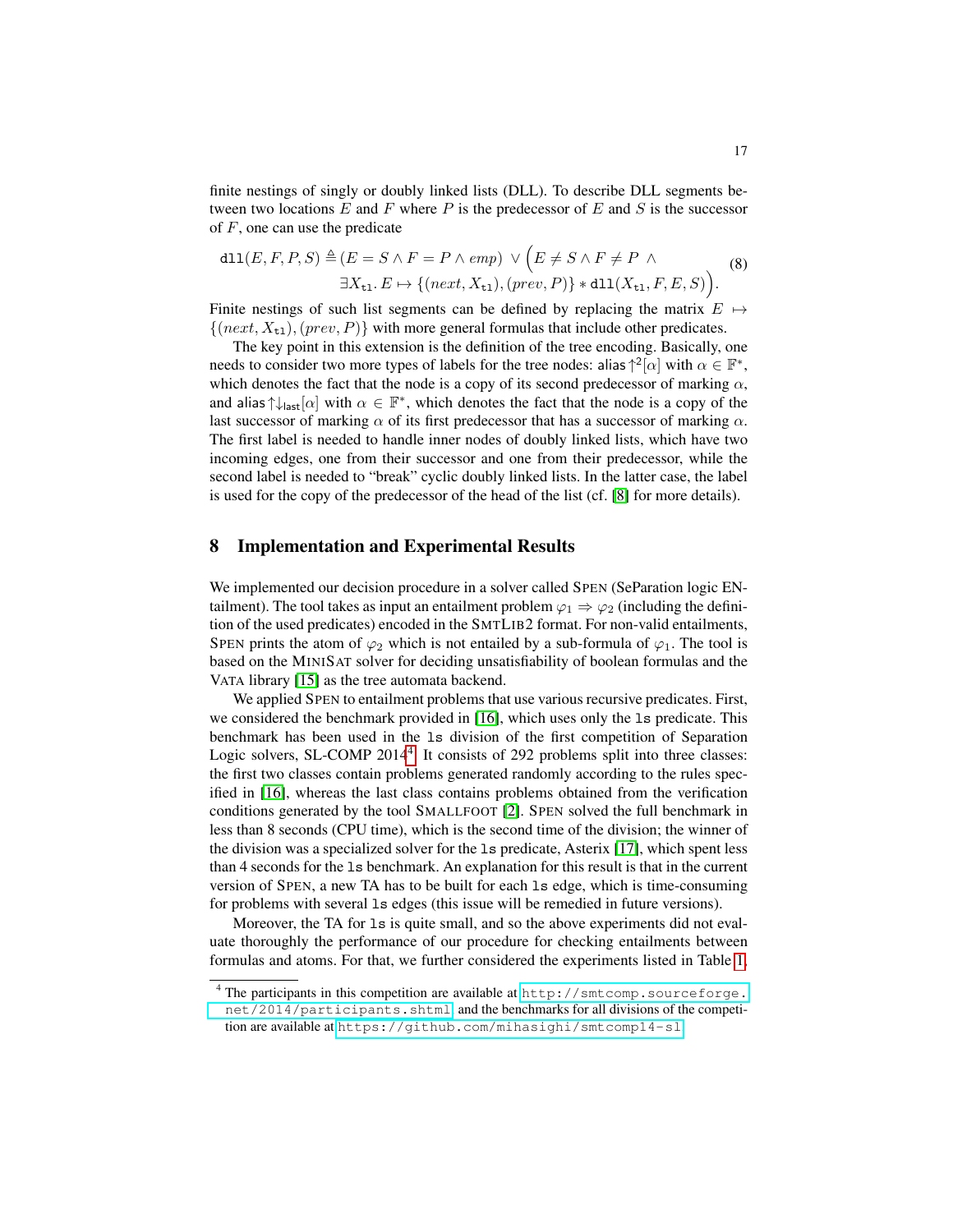| $\varphi_2$                                                                   | nll  |                 | nlcl |  | $skl_3$ |  |      | dll                                                                   |     |     |     |     |
|-------------------------------------------------------------------------------|------|-----------------|------|--|---------|--|------|-----------------------------------------------------------------------|-----|-----|-----|-----|
| $\varphi_1$                                                                   |      |                 |      |  |         |  |      | tc1   tc2   tc3   tc1   tc2   tc3   tc1   tc2   tc3   tc1   tc2   tc3 |     |     |     |     |
| Time [ms]                                                                     |      |                 |      |  |         |  |      | 344   335   319   318   316   317   334   349   326   358   324   322 |     |     |     |     |
| Status                                                                        | vld  | $\pm$ vld $\pm$ |      |  |         |  |      | inv   vld   vld   inv   vld   vld   inv   vld   vld   inv             |     |     |     |     |
| States/Trans. of $A[\varphi_2]$                                               | 6/17 |                 | 6/15 |  | 80/193  |  | 9/16 |                                                                       |     |     |     |     |
| Nodes/Edges of $T(Gf[\varphi_1])$    7/7   7/7   6/7   10/9   7/7   6/6   7/7 |      |                 |      |  |         |  |      | 8/8                                                                   | 6/6 | 7/7 | 7/7 | 5/5 |

<span id="page-17-1"></span>Table 1. Running SPEN on entailments between formulas and atoms.

among which  $skl<sub>3</sub>$  required the extension of our approach to a full decision procedure as discussed in Sec. [6.](#page-15-0) The full benchmark is available with our tool [\[9\]](#page-19-12) and it includes the 43 problems of the division "fixed definitions" of SL-COMP 2014. The entailment problems are extracted from verification conditions of operations like adding or deleting an element at the start, in the middle, or at the end of various kinds of list segments. Table [1](#page-17-1) gives for each example the running time, the valid/invalid status, and the size of the tree encoding and TA for  $\varphi_1$  and  $\varphi_2$ , respectively. SPEN was the winner in this division of SL-COMP 2014 (in front of [\[4](#page-18-3)[,6\]](#page-19-13)) and it was the only tool that solved all problems of this division.

# <span id="page-17-0"></span>9 Related Work

Several decision procedures for fragments of SL have been introduced in the literature [\[1,](#page-18-0)[5,](#page-19-2)[7,](#page-19-14)[10](#page-19-8)[,13](#page-19-3)[,12](#page-19-5)[,16](#page-19-10)[,18](#page-19-4)[,19,](#page-19-15)[4\]](#page-18-3).

Some of these works [\[1](#page-18-0)[,5](#page-19-2)[,7](#page-19-14)[,16\]](#page-19-10) consider a fragment of SL that uses only one predicate describing singly linked lists, which is a much more restricted setting than what is considered in this paper. In particular, Cook *et al* [\[7\]](#page-19-14) prove that the satisfiability/entailment problem can be solved in polynomial time. Piskac *et al* [\[18\]](#page-19-4) show that the boolean closure of this fragment can be translated to a decidable fragment of first-order logic, and this way, they prove that the satisfiability/entailment problem can be decided in NP/co-NP. Furthermore, they consider the problem of combining SL formulas with constraints on data using the Nelson-Oppen theory combination framework. Adding constraints on data to SL formulas is considered also in Qiu *et al* [\[20\]](#page-19-16).

A fragment of SL covering overlaid nested lists was considered in our previous work [\[10\]](#page-19-8). Compared with it, we currently do not consider overlaid lists, but we have enlarged the set of inductively-defined predicates to allow for nesting of cyclic lists and doubly linked lists (DLLs). We also provide a novel and more efficient TA-based procedure for checking simple entailments.

Brotherston *et al* [\[4\]](#page-18-3) define a generic automated theorem prover relying on the notion of cyclic proofs and instantiate it to prove entailments in a fragment of SL with inductive definitions and disjunctions more general than what we consider here. However, they do not provide a fragment for which completeness is guaranteed. Iosif *et al* [\[13\]](#page-19-3) also introduce a decidable fragment of SL that can describe more complex data structures than those considered here, including, e.g., trees with parent pointers or trees with linked leaves. However, [\[13\]](#page-19-3) reduces the entailment problem to MSO on graphs with a bounded tree width, resulting in a multiply-exponential complexity.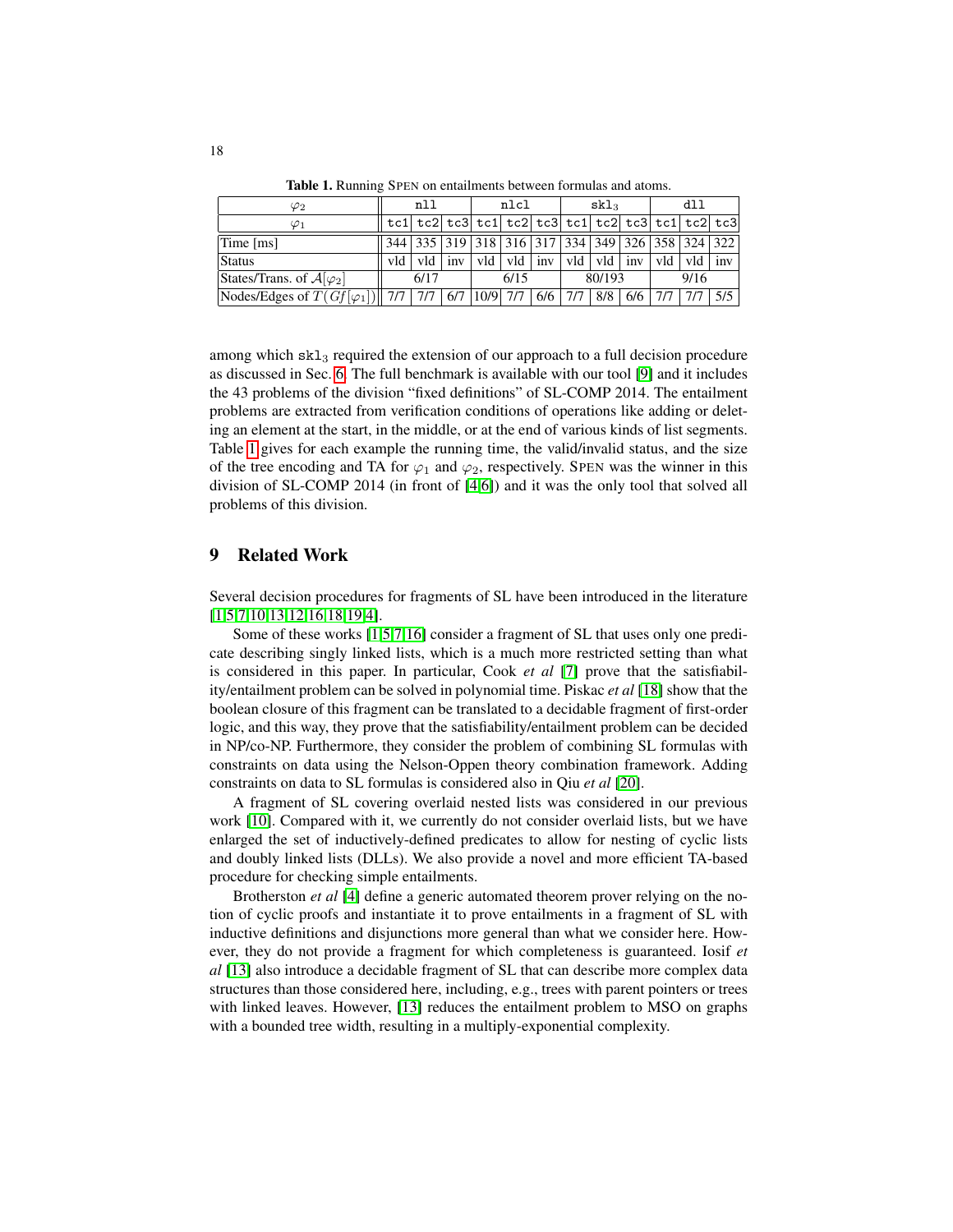The recent work [\[12\]](#page-19-5) considers a more restricted fragment than [\[13\]](#page-19-3), incomparable with ours. The work proposes a more practical, purely TA-based decision procedure, which reduces the entailment problem to *language inclusion* on TAs, establishing EXPTIME-completeness of the considered fragment. Our decision procedure deals with the boolean structure of SL formulas using SAT solvers, thus reducing the entailment problem to the problem of entailment between a formula and an atom. Such simpler entailments are then checked using a polynomial semi-decision procedure based on the *membership problem* for TAs. The approach of [\[12\]](#page-19-5) can deal with various forms of trees and with entailment of structures with skeletons based on different selectors (e.g., DLLs viewed from the beginning and DLLs viewed from the end). On the other hand, it currently cannot deal with structures of zero length and with some forms of structure concatenation (such as concatenation of two DLL segments), which we can handle.

# 10 Conclusion

We proposed a novel (semi-)decision procedure for a fragment of SL with inductive predicates describing various forms of lists (singly or doubly linked, nested, circular, with skip links, etc.). The procedure is compositional in that it reduces the given entailment query to a set of simpler queries between a formula and an atom. For solving them, we proposed a novel reduction to testing membership of a tree derived from the formula in the language of a TA derived from a predicate. We implemented the procedure, and our experiments show that it not only has a favourable theoretical complexity, but that it also efficiently handles practical verification conditions.

In the future, we plan to investigate extensions of our approach to formulas with a more general boolean structure or using more general inductive definitions. Concerning the latter, we plan to investigate whether some ideas from [\[12\]](#page-19-5) could be used to extend our decision procedure for entailments between formulas and atoms. From a practical point of view, apart from improving the implementation of our procedure, we plan to integrate it into a complete program analysis framework.

*Acknowledgement.* This work was supported by the Czech Science Foundation (project 14-11384S), the BUT FIT projects FIT-S-12-1 and FIT-S-14-2486, and the EU/Czech IT4Innovations Centre of Excellence project CZ.1.05/1.1.00/02.0070.

# References

- <span id="page-18-0"></span>1. Josh Berdine, Cristiano Calcagno, and Peter W. O'Hearn. A decidable fragment of separation logic. In *Proc. of FSTTCS'04*, volume 3328 of *LNCS*, pages 97–109. Springer, 2005.
- <span id="page-18-2"></span>2. Josh Berdine, Cristiano Calcagno, and Peter W. O'Hearn. Smallfoot: Modular automatic assertion checking with separation logic. In *Proc. of FMCO'05*, volume 4111 of *LNCS*, pages 115–137. Springer, 2006.
- <span id="page-18-1"></span>3. James Brotherston, Carsten Fuhs, Nikos Gorogiannis, and Juan Navarro Perez. A decision ´ procedure for satisfiability in separation logic with inductive predicates. In *Proceedings of CSL-LICS*. ACM, 2014. To appear.
- <span id="page-18-3"></span>4. James Brotherston, Nikos Gorogiannis, and Rasmus Lerchedahl Petersen. A generic cyclic theorem prover. In *APLAS*, volume 7705 of *LNCS*, pages 350–367. Springer, 2012.